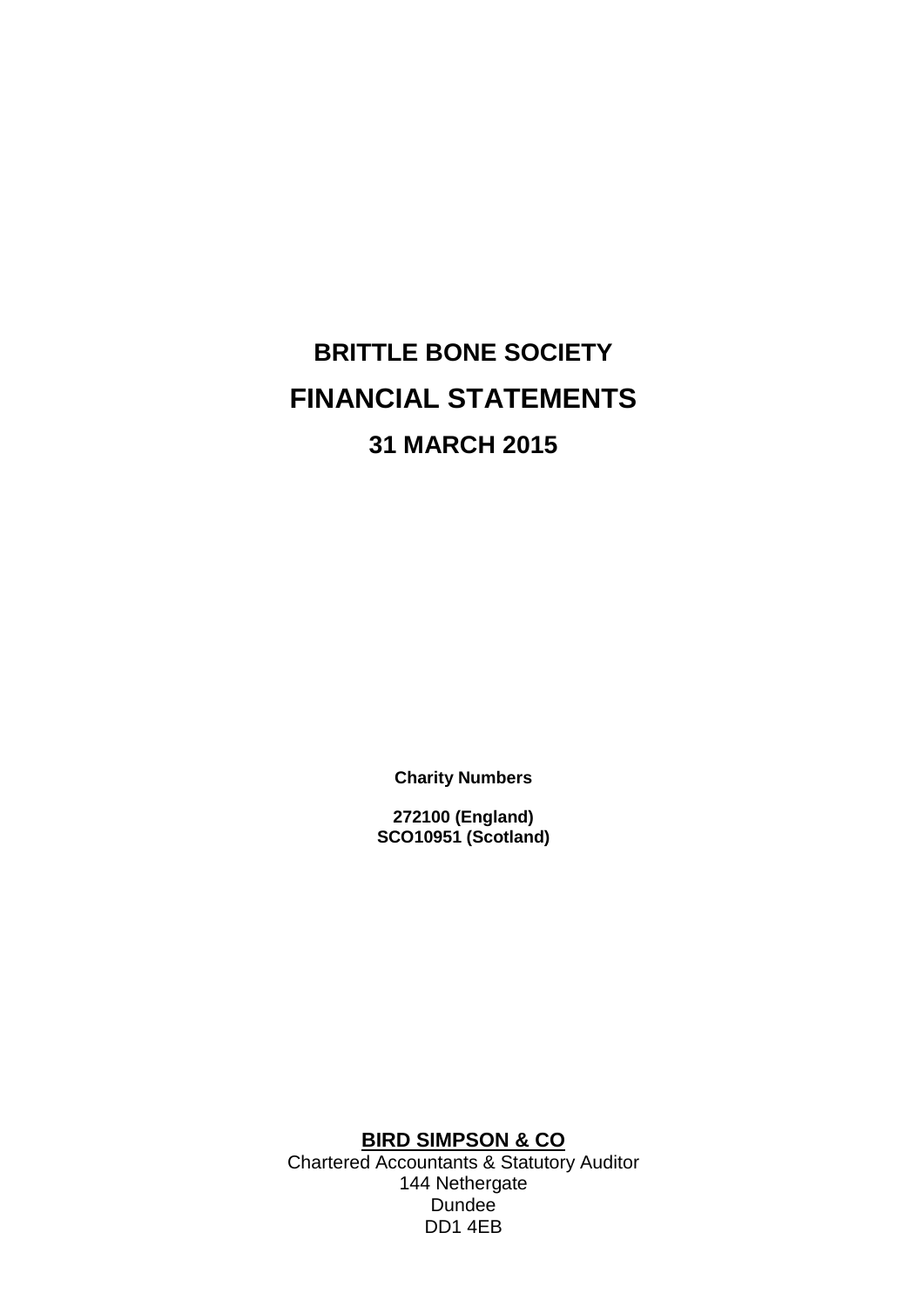## **FINANCIAL STATEMENTS**

| <b>CONTENTS</b>                                                  | <b>PAGE</b>  |
|------------------------------------------------------------------|--------------|
| Members of the Board and professional advisers                   | 1            |
| <b>Trustees' Annual Report</b>                                   | $\mathbf{2}$ |
| Independent auditor's report to the trustees                     | 10           |
| Statement of financial activities                                | 12           |
| Income and expenditure account                                   | 13           |
| <b>Balance sheet</b>                                             | 14           |
| Notes to the financial statements                                | 15           |
| The following pages do not form part of the financial statements |              |
| Detailed statement of financial activities                       | 22           |
|                                                                  |              |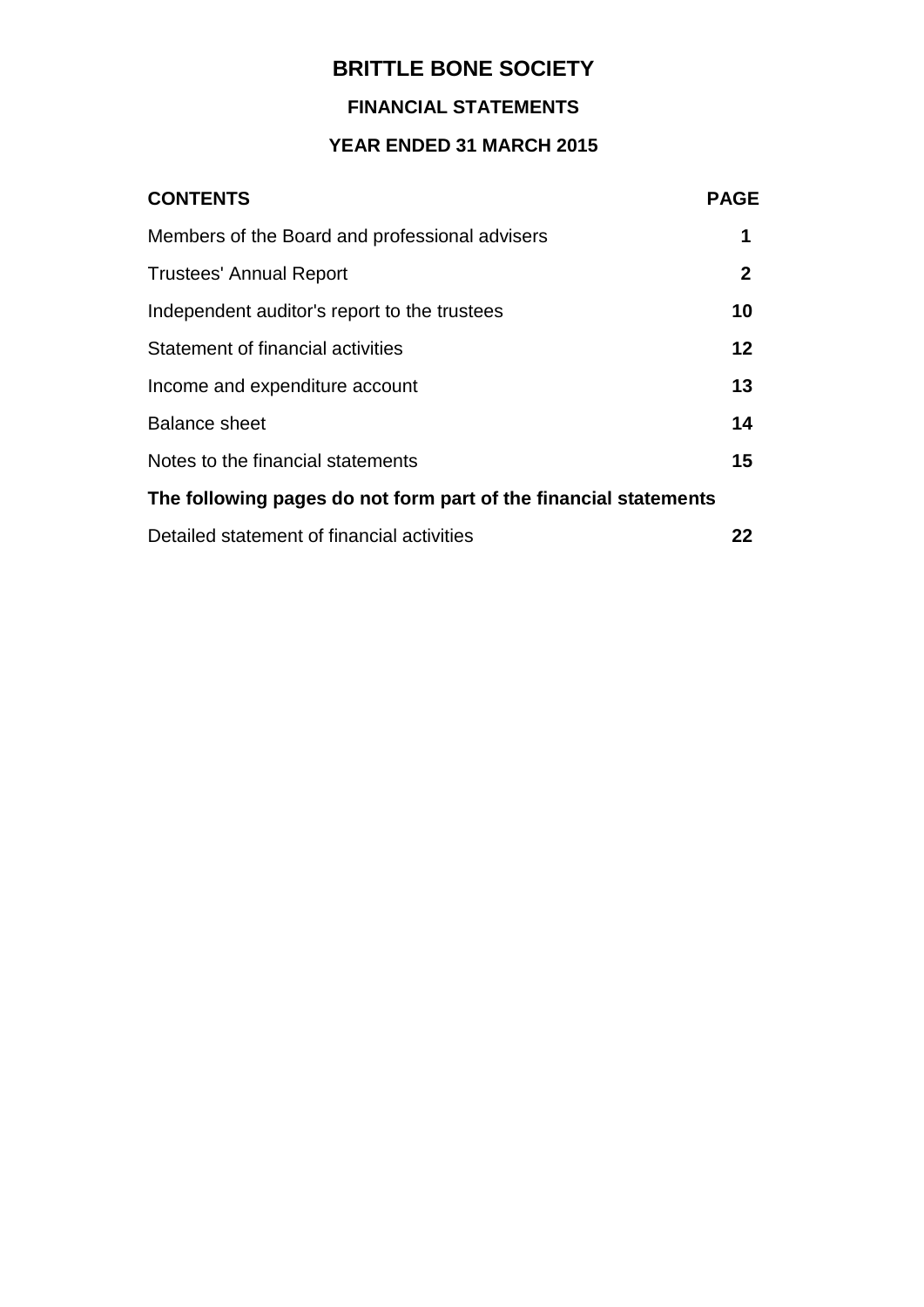## **MEMBERS OF THE BOARD AND PROFESSIONAL ADVISERS**

| <b>Registered charity name</b> | <b>Brittle Bone Society</b>                                                                                                                                                                                                                                                                                      |
|--------------------------------|------------------------------------------------------------------------------------------------------------------------------------------------------------------------------------------------------------------------------------------------------------------------------------------------------------------|
| <b>Charity numbers</b>         | 272100 (England)<br>SCO10951 (Scotland)                                                                                                                                                                                                                                                                          |
| <b>Principal office</b>        | <b>Grant Paterson House</b><br>30 Guthrie Street<br><b>Dundee</b><br><b>DD1 5BS</b>                                                                                                                                                                                                                              |
| <b>Trustees</b>                | Elaine Healey (Chairman)<br>Robert Gordon (Treasurer)<br>John Phillips (Secretary)<br>Jacky Boyd<br><b>Helen Chappell</b><br><b>Yvonne Grant</b><br>Simon McKeown<br>Andrew Mills (Re-elected 23/09/2014)<br>Samantha Renke<br><b>Harry Venet</b><br>Mirrick Koh (Co-opted 05/03/2014 and elected<br>23/09/2014) |
| <b>Chief executive officer</b> | Patricia Osborne                                                                                                                                                                                                                                                                                                 |
| <b>Auditor</b>                 | Bird Simpson & Co<br><b>Chartered Accountants</b><br>& Statutory Auditor<br>144 Nethergate<br><b>Dundee</b><br>DD14EB                                                                                                                                                                                            |
| <b>Bankers</b>                 | Royal Bank of Scotland<br>3 High Street<br>Dundee<br>DD19LY                                                                                                                                                                                                                                                      |
| Legal status                   | Unincorporated Charity registered with The Charity<br>Commission in England & Wales under Charity<br>number 272100 and the Office of the Scottish Charity<br>Regulator in Scotland under Charity number<br>SCO10951.                                                                                             |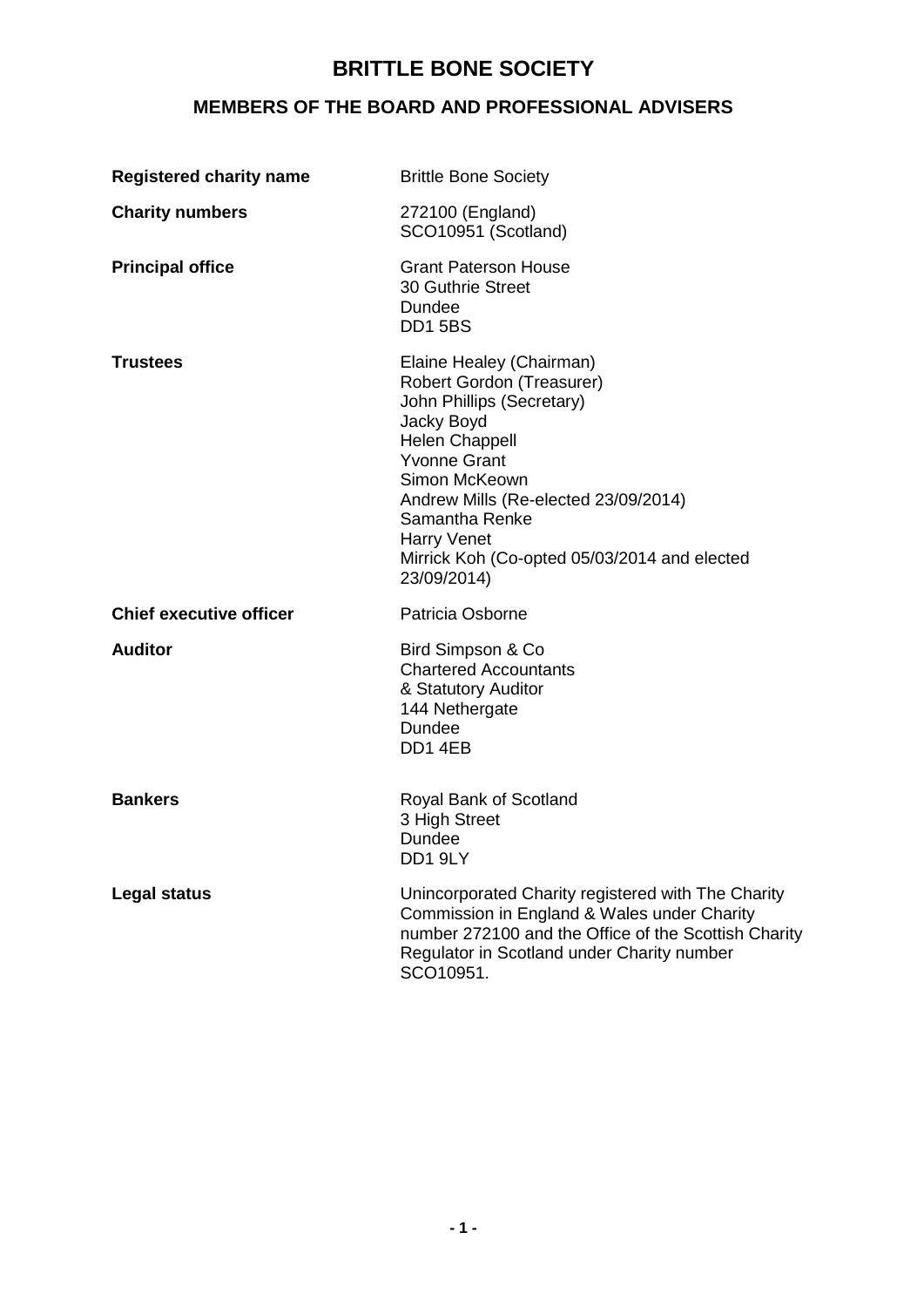### **TRUSTEES' ANNUAL REPORT**

### **YEAR ENDED 31 MARCH 2015**

The trustees present their report and the financial statements of the charity for the year ended 31 March 2015.

#### **REFERENCE AND ADMINISTRATIVE DETAILS**

Reference and administrative details are shown in the schedule of members of the board and professional advisers on page 1 of the financial statements.

#### **THE TRUSTEES**

The trustees who served the charity during the period were as follows:

Elaine Healey Robert Gordon John Phillips Jacky Boyd Helen Chappell Yvonne Grant Simon McKeown Andrew Mills Samantha Renke Harry Venet Mirrick Koh

Andrew Mills retired and was re-elected 23 September 2014. Mirrick Koh was co-opted by the board on 05 March 2014 and elected 23 September 2014.

#### **STRUCTURE, GOVERNANCE AND MANAGEMENT**

As the Charity is active throughout the United Kingdom it is registered with both the Charity Commission and the Office of the Scottish Charity Regulator. It is unincorporated and governed by its constitution. The Charity is aware of moves to establish the set up of the Northern Ireland Charity Commission - this is scheduled in the next two years and the BBS will keep appraised of the position.

#### **MEMBERSHIP**

Membership of the Charity is open to individuals over the age of 18 years and organisations who are interested in furthering the work of the Charity and who have paid the appropriate annual subscription. The Charity communicated an agreed membership restructure, introducing one membership category and a new supporter's package. The revenue gained from the new income stream from the Supporters' subscription fee for 2014 brought in the sum of £4,016.

#### **DATA PROTECTION**

The Charity continues to adhere to Data Protection principles. The Charity has ensured all Trustees and key staff have completed child protection training and are complying fully with all CRBS checks (now being replaced with PVG Scheme), and includes self declaration forms for any volunteers or back office personnel.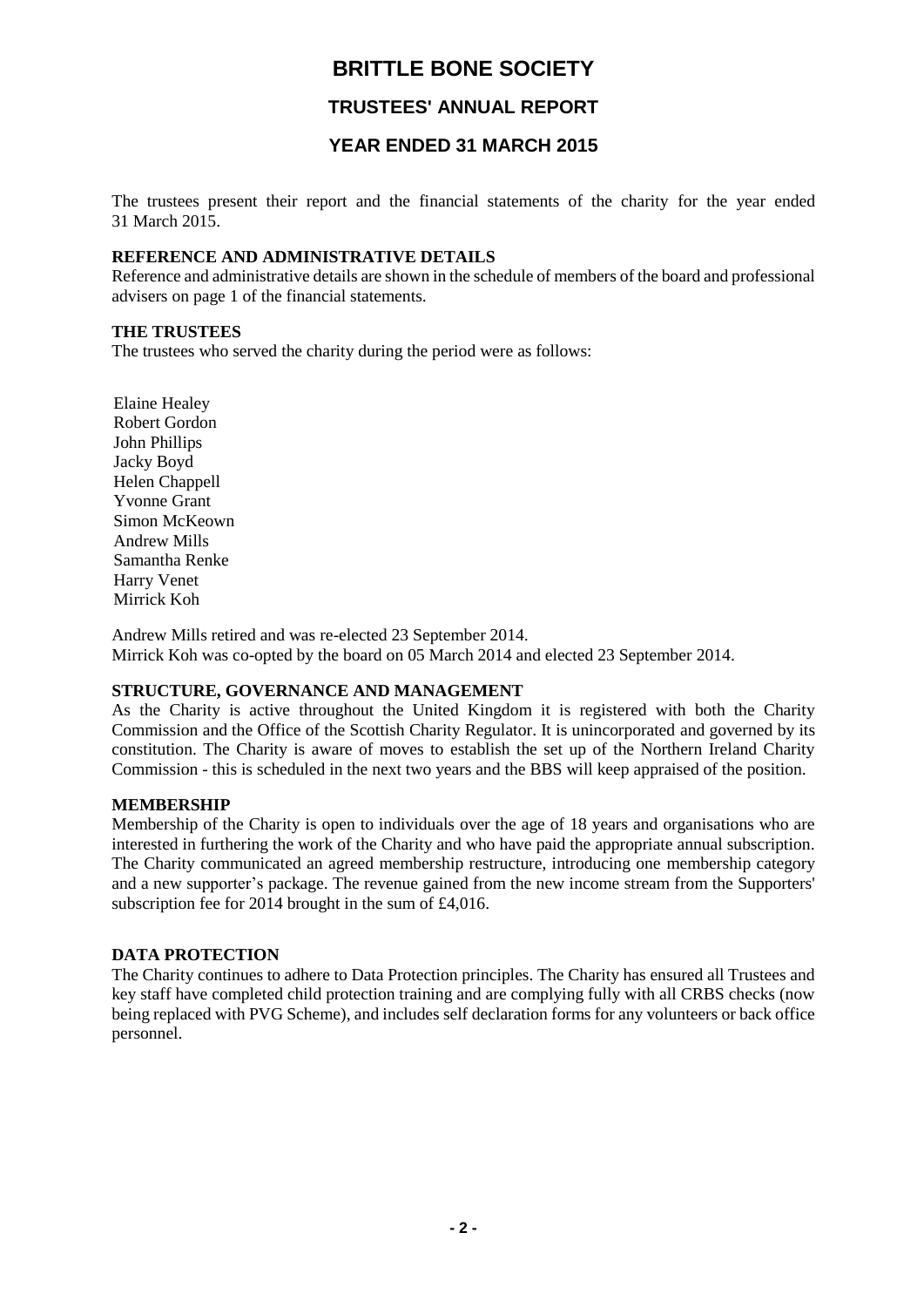### **TRUSTEES' ANNUAL REPORT** *(continued)*

### **YEAR ENDED 31 MARCH 2015**

#### **ADMINISTRATION**

The Trustees administer and manage the Charity and employ a Chief Executive Officer to manage the day-to-day operations of the organisation. Whilst the Chief Executive Officer is normally in attendance at the meetings of the Trustees, she has no voting rights, her participation being on an ex-officio basis.

#### **MEETINGS**

The Trustees meet at least three times per year depending on the business to be considered. Decisions are made based on motions, duly proposed and seconded, either at the meeting or resolutions in writing. Motions are carried on a simple majority of the Trustees attending and voting. This is subject to the constitutional requirement that a minimum of five Trustees must be present at any meeting. In addition the Chair/Secretary and Treasurer together with the Chief Executive Officer prepare regular reports for the Trustees. Additionally the CEO regularly emails and discusses and consults with the Chairman, Secretary and Treasurer on operational matters.

#### **TRUSTEES**

On election or adoption Trustees are supplied with the relevant publications from the Charity Commission and the Office of the Scottish Charity Regulator. The Charity supplies full job descriptions for Trustees and office bearers, copies of the constitution and other policy documents relevant to the governance of the Charity.

Trustees are encouraged to contact the appropriate regulator or, if necessary, other sources of information should they have any enquiries.

Trustees are also required to sign a Declaration Form confirming that they are not in any way legally disqualified from serving.

While the Trustees consider external and internal risks to the Charity on an ad hoc basis, they have conducted a review focusing on the major risks to which the Charity is exposed and the systems that are required to mitigate those risks. There is, however, knowledge of the significant external risks to funding and the Charity will continue to seek opportunities, which will allow for the diversification of funding and activities.

Internal risks are minimised by the established procedures for authorisation of transactions and projects and to ensure consistent quality of delivery for all operational aspects of the Charity. These procedures are periodically reviewed to ensure that they still meet the needs of the Charity.

The law firm Jones Day, of which Trustee John Phillips is Partner in Charge, continues to provide probono legal advice across a number of areas including advice on litigation, IT and other contractual matters, data protection and employment law. The London office of Jones Day is regularly used by Charity staff and Trustees for meetings on both internal matters and funding presentations. This allows the Charity to apply to its charitable objectives funds that would otherwise be spent on legal fees or room hire and so increases the proportion of every donation that directly assists those with OI.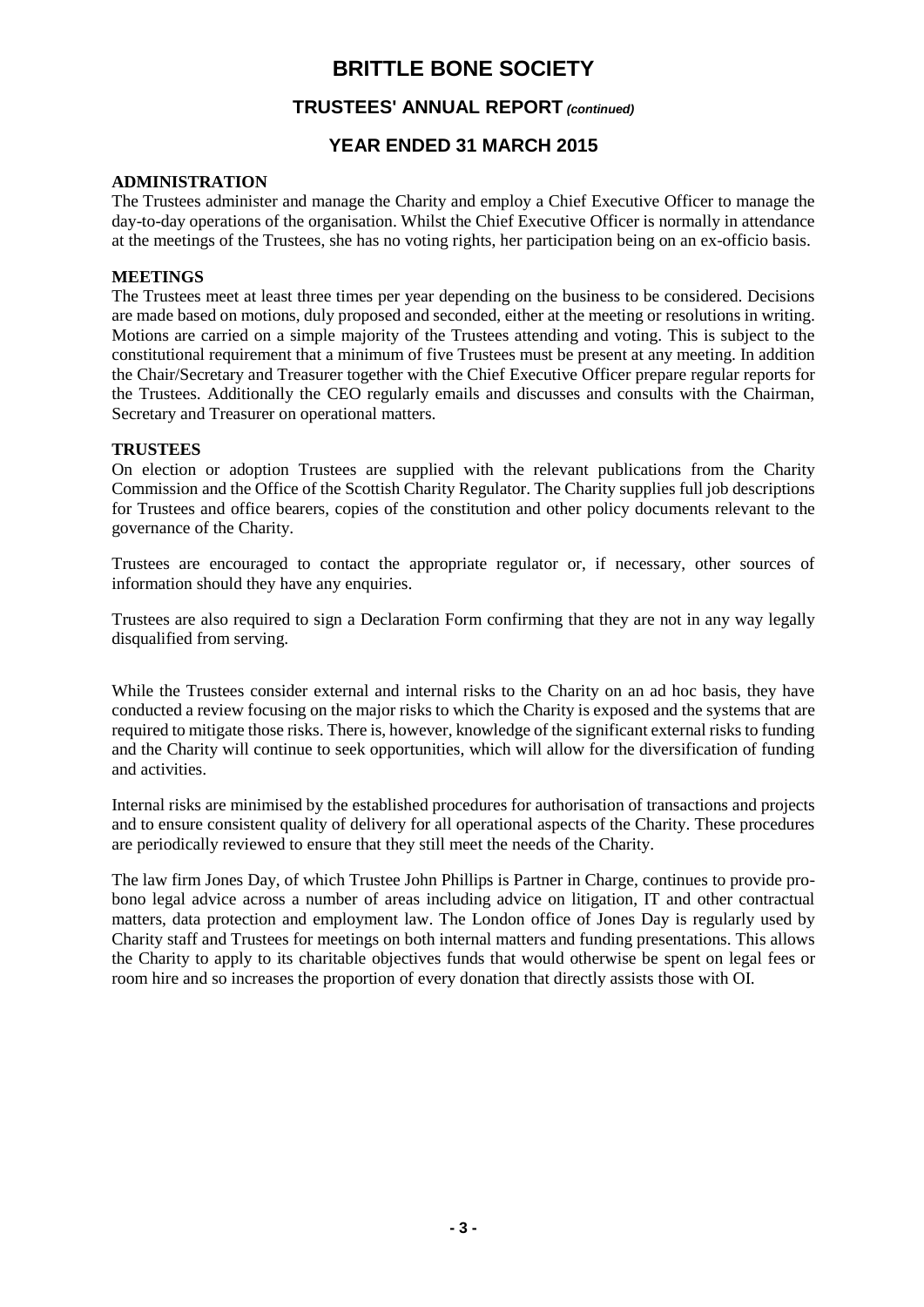### **TRUSTEES' ANNUAL REPORT** *(continued)*

### **YEAR ENDED 31 MARCH 2015**

In March 2015 the Trustee Board proposed Mirrick Koh Trustee to the position of Secretary to the Board. Current Secretary of the Board John Phillips duly agreed to the proposal to take up the vacancy of Vice Chair, a post not filled since 2012. All agreed. It was also agreed that invitations to join the Board be extended to chairman of the Medical Advisory Board Professor Nick Bishop and to Professor Faisal Ahmed. This was accepted by both professors with the proviso that they are both also attached to other charities and must duly exercise observance to any likely instances of conflicts. These posts will be proposed to members through the Charity's calling notice and then formally moved at the forthcoming AGM in September 2015.

As at May 2015, there were 11 Trustees serving on the Trustee Board. Further to the Trustee meeting in March 2015 three Trustees announced their intentions not to seek re-election in September 2015 - Jacky Boyd, Samantha Renke and Simon Mckeown.

Chairman Elaine Healey confirmed her intention to go forward for re-election at the September 2015 AGM and Trustees resolved to run once again are Yvonne Grant and Helen Chappell.

#### **STRATEGIC PLANNING**

Trustees have met twice in the financial year to develop the next Strategic Plan due to come into force January 2016. A committee including CEO Patricia Osborne, Chairman Elaine Healey, Treasurer Robert Gordon and Trustee Harry Venet comprised the working committee to develop the next plan. The Charity also enlisted the assistance of Abertay University Business School to assist in scoping out the next plan. The draft was considered and approved at the July 2015 meeting and will be presented and adopted at the forthcoming annual AGM in September.

#### **HR STRATEGY**

The only staff costs that are sponsored, and so are not borne by the Charity, are those of the support worker (to be known as the Support Development Officer). The activity amongst the Volunteer Support Groups has seen the Support Development Officer help develop this area of work. It is therefore required that additional assistance from the Communications Officer (from April 2015) will further expand our outreach work and social media presence. Considering the advent of the retirement of the Administrative Assistant (in April 2015) it was also agreed to complement the Fundraising Officer's role by recruiting a Fundraising Assistant who would additionally take on a degree of administrative tasks.

This current change in staff's remit should assist our future financial applications to support this part of the Charity's salaries.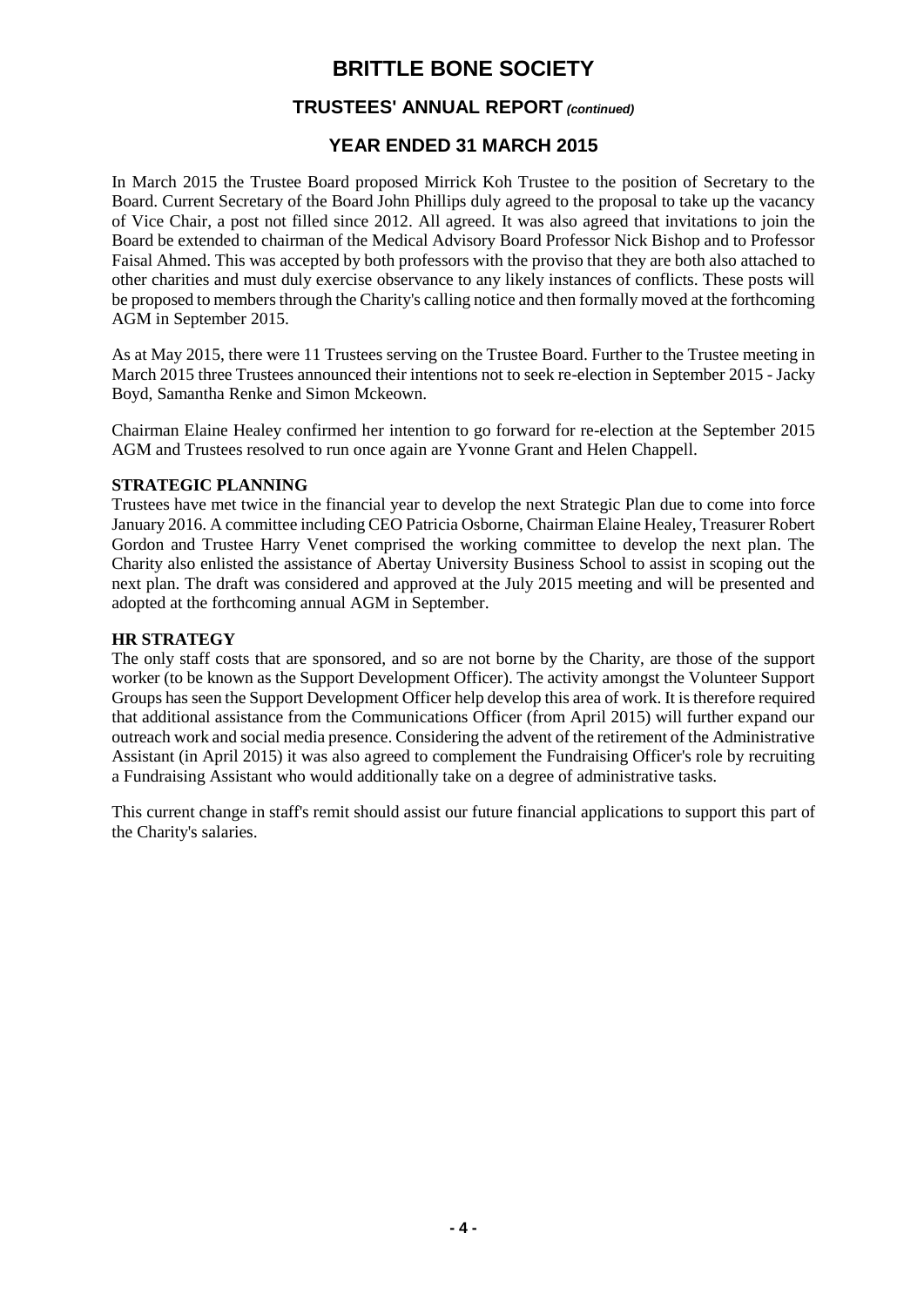### **TRUSTEES' ANNUAL REPORT** *(continued)*

### **YEAR ENDED 31 MARCH 2015**

#### **OBJECTIVES AND ACTIVITIES**

The objectives of the Charity are to advance research into the causes, inheritance and management of Osteogenesis Imperfecta and similar disorders, to publish the useful results of such research and to relieve persons from such disorders.

#### **Support**

In recent years the focus has very much been on the provision of advice, support and financial assistance. This has been maintained by a number of charitable trusts that support the costs of our Support Development Officer (formerly Support Worker) and by the Fundraising Officer's work to source funds.

#### **Communications**

The rise in communications via social media continues to necessitate the need to regularly review the way staff respond to enquiries. Further to a review of the HR Strategy a Communications Officer has been put in post in April 2015. The Charity's revamped website was launched in the Autumn of 2014. The Charity's first "E-Zine" launched in February 2015. All social media outlets e.g. Twitter, Facebook etc. require regular upkeep, monitoring and maintenance.

#### **Events and Projects**

The Charity received part-funding for its most expensive event (the annual AGM and conference) from Shared Care and Better Breaks. This was to support Scottish carers to attend conference. Funding is also being received from St. James Place Foundation towards professional child care staff for our Conference crèche.

The Youth Event called VOICE was held in Kielder at the Calvert Trust Centre and was funded by Bruce Wakeham Trust and St James Place Foundation. The Charity gained funding from BBC Children in Need to fund their Cool Bones Project for 11-15 year olds in 2014.

The Volunteer Support Groups are enabling members to become more active and involved in the work of the Charity as speakers at our events; mentoring workshops and attending external meetings as Charity representatives at home and abroad. We are maintaining our involvement locally on NHS and other related patient panels and groups, and national workshop patient day events were successfully launched in February 2015.

#### **Volunteers**

Outside of the head office the Charity relies on volunteers throughout the UK to help raise funds and provide peer support for others affected by Osteogenesis Imperfecta. The Charity continues to support local University internships. The Charity has continued to support Volunteer Support Groups in building up support networks.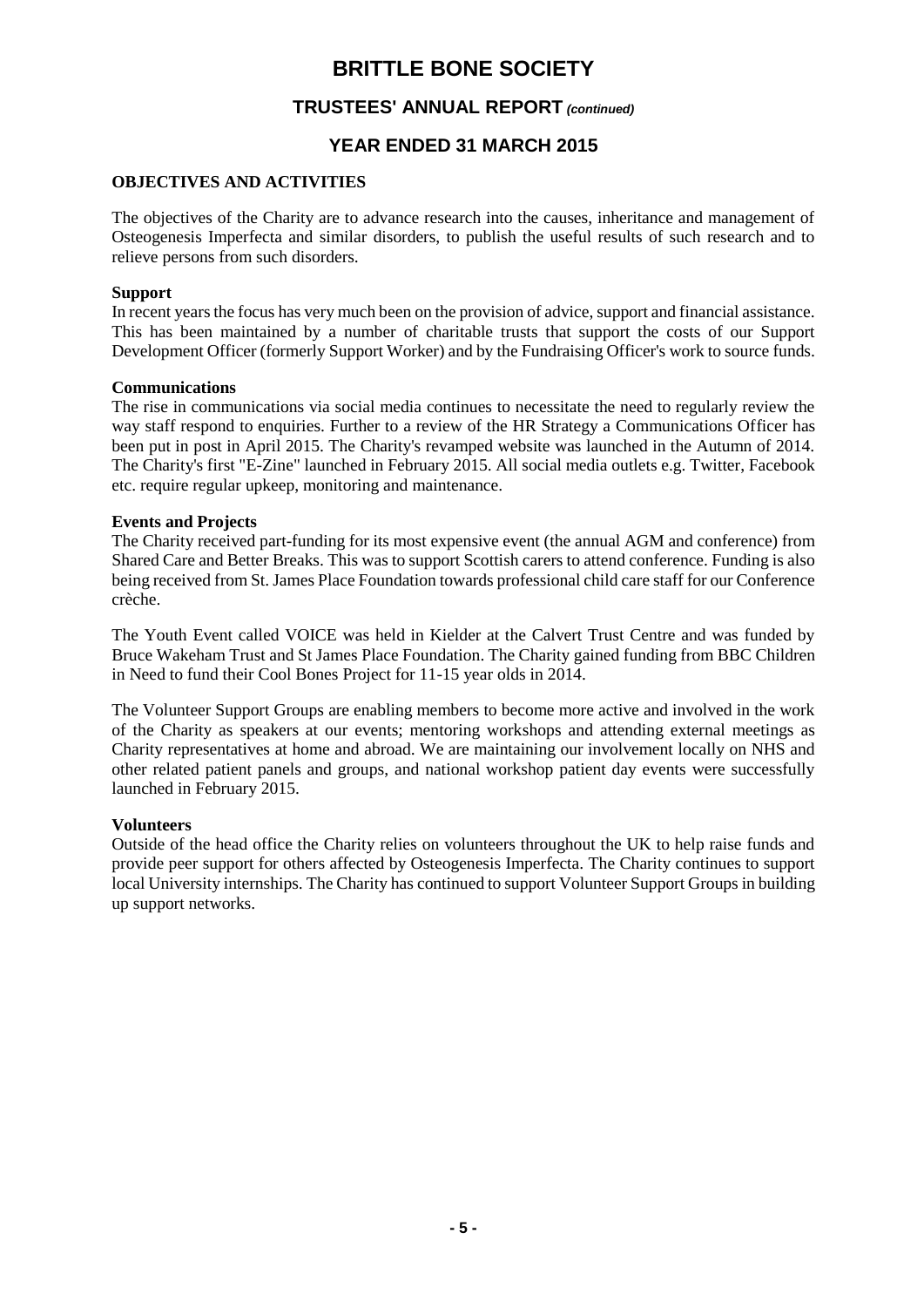### **TRUSTEES' ANNUAL REPORT** *(continued)*

### **YEAR ENDED 31 MARCH 2015**

#### **Publicity and Awareness**

The Charity endeavours to raise awareness of rare bone diseases. The Charity has contributed extensively to the UK Rare Disease Plan and throughout the year publishes updates and links to relevant policy matters. The Charity has commissioned a catalogue of educational films for our YouTube channel. A film was completed in this financial year focussing on living with OI from a child's perspective. The majority of these films have benefited from external funding.

The Charity has continued to provide financial and other support and signposting to people affected by Osteogenesis Imperfecta.

#### **Research and Policy**

The Charity continues to increase its involvement in relevant research areas, as guided by its Medical Advisory Board, including the promotion of the work of the National Institute of Health Research (NIHR). For example, it is involved in the RUDY project, a study of bone, joint and blood vessels in rare diseases, with the wide support of general membership.

#### **ACHIEVEMENTS AND PERFORMANCE**

#### **FINANCIAL REVIEW**

The Charity incurred an overall deficit of £8,498 in the year. This included a deficit of £8,168 on restricted funds with only a small balance of £330 being attributed to unrestricted funds.

The practice of fundraising to co-fund equipment or services continues. There continues to be an increased emphasis on seeking out applications for financial income to fund events, and so spread the reach of services offered by the Charity Branches and Support Groups.

Long term fundraisers (Longridge Branch) continue to raise funds of significant proportions.

#### **EXPENDITURE**

Applications for financial support for wheelchairs and equipment must be made in writing and be supported by a relevant professional, generally an occupational therapist, and full details on the specification, cost and supplier of any equipment. The Charity operates an application system which is summarised regularly back into the Trustee Board (maintaining and protecting personal details and identities). The Charity provides assistance to enable people to attend our conference events. The Charity presented a new fundraising pack designed by a volunteer member and supporter.

#### **Subscriptions & Third Party Affiliations**

The Charity is a member of Rare Disease UK (RDUK) and Genetic Alliance, Disability Action Alliance (DAA) and other groups and has attended appropriate Parliamentary awareness raising events across the UK. The Charity's CEO has continued to secure high profile exposure at strategically important events like the launch of the Specialised Healthcare Alliance hosted by the Scottish Parliament. The CEO also hosted a meeting for the Alliance in London at the offices of Jones Day. Furthermore, the Charity is a member of the Health Alliance formerly LTCAS and SCVO.

The Charity continues to maintain relations with OIF (Osteogenesis Imperfecta Foundation) in USA, OIFE (Osteogenesis Imperfecta Federation Europe), and Care4Brittle Bones mainly through telephone contact and via Internet communication, and is growing links with worldwide OI campaigns such as Wishbone Day (May 6th) by raising awareness and building links at home and abroad.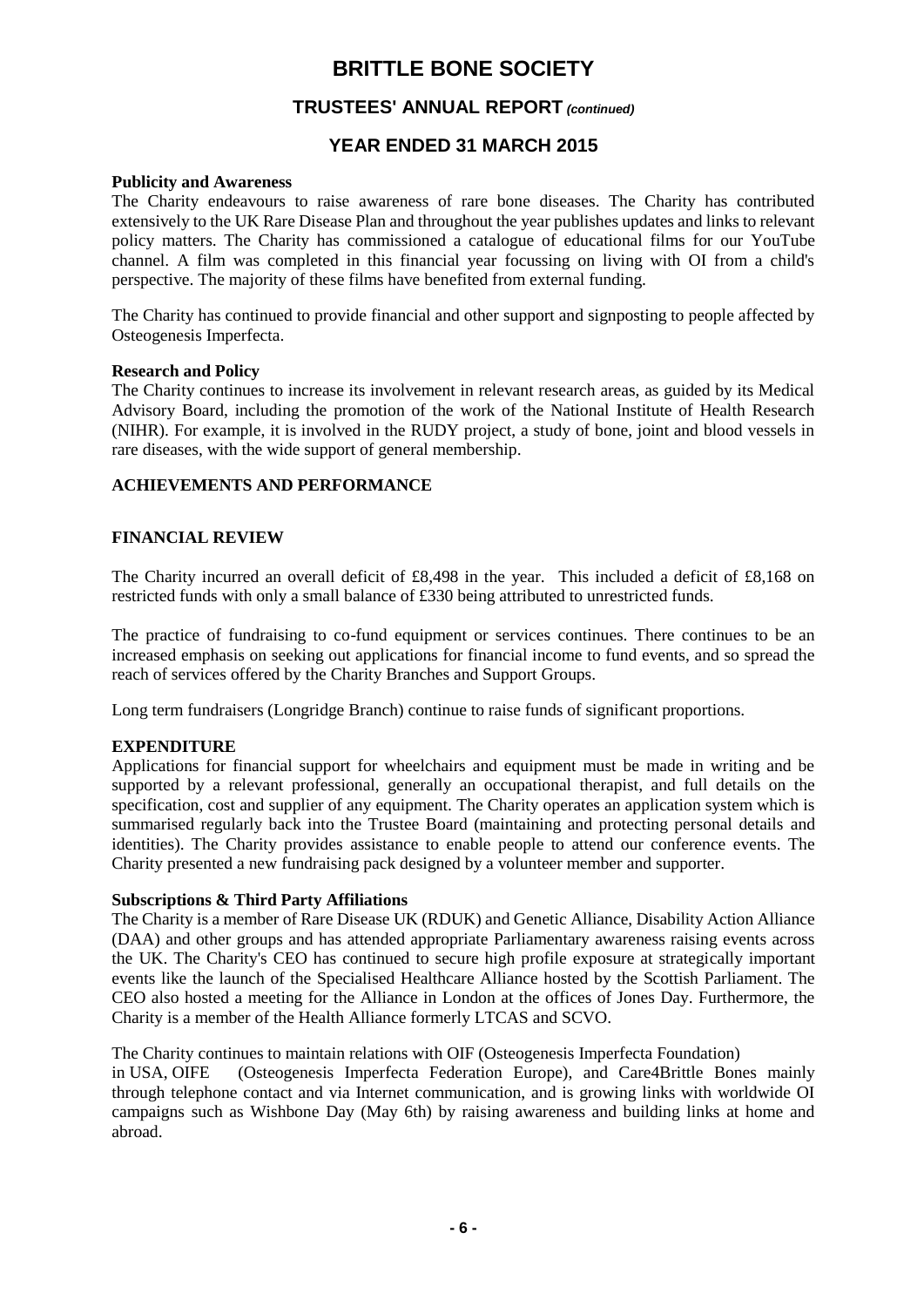### **TRUSTEES' ANNUAL REPORT** *(continued)*

### **YEAR ENDED 31 MARCH 2015**

#### **Income**

There is a wide mix of potential funding sources and the best way of securing funds is judged on a caseby-case basis. This may include applications to major trusts, local trusts, and companies, and in many cases contributions from specific events or individuals.

#### **Fundraising**

The Charity continues to support uptake of race places nationally, fundraising dinners and events of small, medium and large scale. From "can" collections to gala balls, the Charity supports long-term supporters and encourages new fundraisers.

#### **Sponsorship**

The Charity continues to invite suitable and relevant sponsors (e.g. wheelchair manufacturers) to our smaller events and main annual Conference to help provide an array of information and also help pay towards Conference costs.

#### **Banking**

The Charity operates a Euro Bank account to accommodate fundraising activity in the Republic of Ireland and will help with payment procedures in Euros.

The Charity's representatives travelled to Northern Ireland to undertake a handover of bank accounts from former branch officers. All funds from those bank accounts were transferred to the Charity's main bank account.

#### **Going Concern**

The level of unrestricted funds is greater than required in the reserves policy set by the Trustees and consequently, the Trustees have a reasonable expectation that the Charity will continue in operational existence for the immediate foreseeable future and have therefore, used the going concern basis in preparing the financial statements.

#### **PLANS FOR FUTURE PERIODS**

The Charity will continually review and develop the governance of the charity by ensuring the trustees involved are committed and fully participating in the stewardship of the Society.

#### **Support**

The Charity will maintain and offer front line support including financial assistance to fund wheelchairs and equipment - to those individuals and families affected by OI.

#### **Awareness**

A key aim is to continue to raise awareness at local level and take advantage of increasing media coverage e.g. storylines in 'Call the Midwife' The Doctors' and Silent Witness as seen in these popular Television programmes reaching millions of viewers.

#### **Outreach**

The Charity will build on success of their outreach support groups and inspire more to become volunteers and get involved in support group activity and fundraising.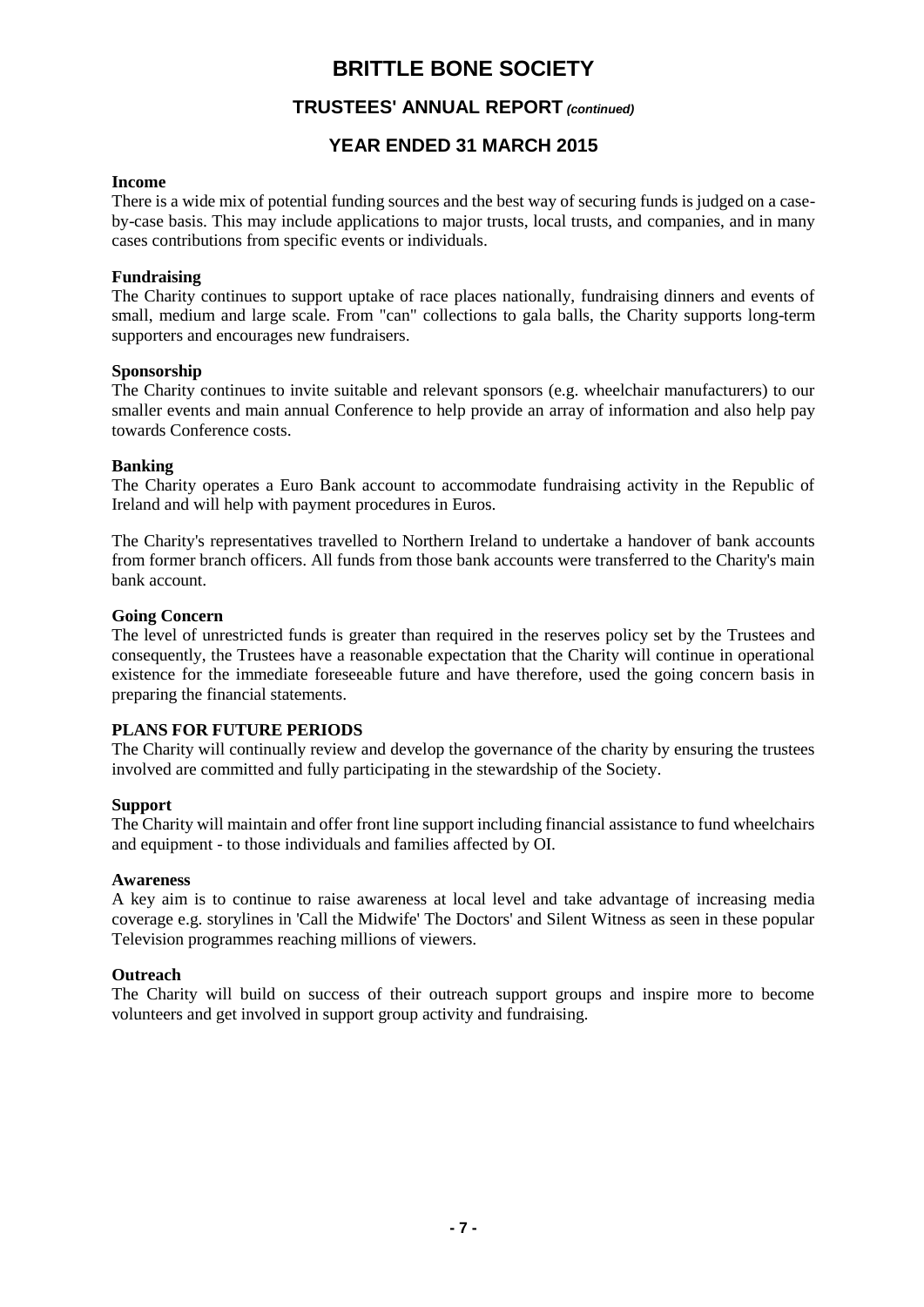### **TRUSTEES' ANNUAL REPORT** *(continued)*

### **YEAR ENDED 31 MARCH 2015**

#### **Charity Staff**

The Charity's HR restructure will ensure the charity remains fresh and up to date - offering members appropriate access to support and help including access to help with vital equipment and provide news and updates and E-zines and assistance to access all types of events through all our media channels. The Charity will also endeavour to raise finance to help fund vital positions at the Charity.

#### **Medical Advisory Board & Further Research**

The Charity will continue to develop their involvement with healthcare professionals - taking adequate guidance from those serving on the Charity's Medical Advisory Board regarding which projects to align ourselves with. We will keep abreast of research and related updates and share with our community.

#### **Events & Consultation**

The Charity's calendar of events will maintain the interest of members and supporters producing relevant, meaningful events that attract the OI community and events that appeal to all age groups.

The Charity are committed to continue with their Volunteer awards programme; to host an annual VOICE Youth Event, to devise Cool Bones Events to encourage our 11-15 year olds and to continue to develop our patient day events - and to continue to seek appropriate funding to cover all of the above.

The Charity will pursue a programme of smaller local/patient day events attached to hospitals across the country - attracting suitable sponsorship and funding where it can and enlisting the support of local healthcare professionals to offer a great experience for all concerned.

We will determine content of the above by regular consultation.

#### **Best Value**

The Charity will consider altering their programme of activity to move their Annual Conference Event to a biennial event to save on rising costs associated. The AGM business meeting will be facilitated on a smaller scale.

#### **Policy**

The Brittle Bone Society will upkeep relevant membership of pressure group committees and organisations to make sure their comment and contributions are noted in important matters like the UK Rare Disease Plan.

#### **Geographical Spread & Collaboration**

The Charity have made a commitment to their partners in Northern Ireland and the Republic of Ireland to help raise activity in their countries and look forward to growing participation therein. The charity will maintain and develop links and collaborate with all OI partners in Europe, USA and elsewhere. (We commit to continue our relationships with OIF, OIFE, Care4Brittle Bones and other organisations that operate and support within Rare Disease areas).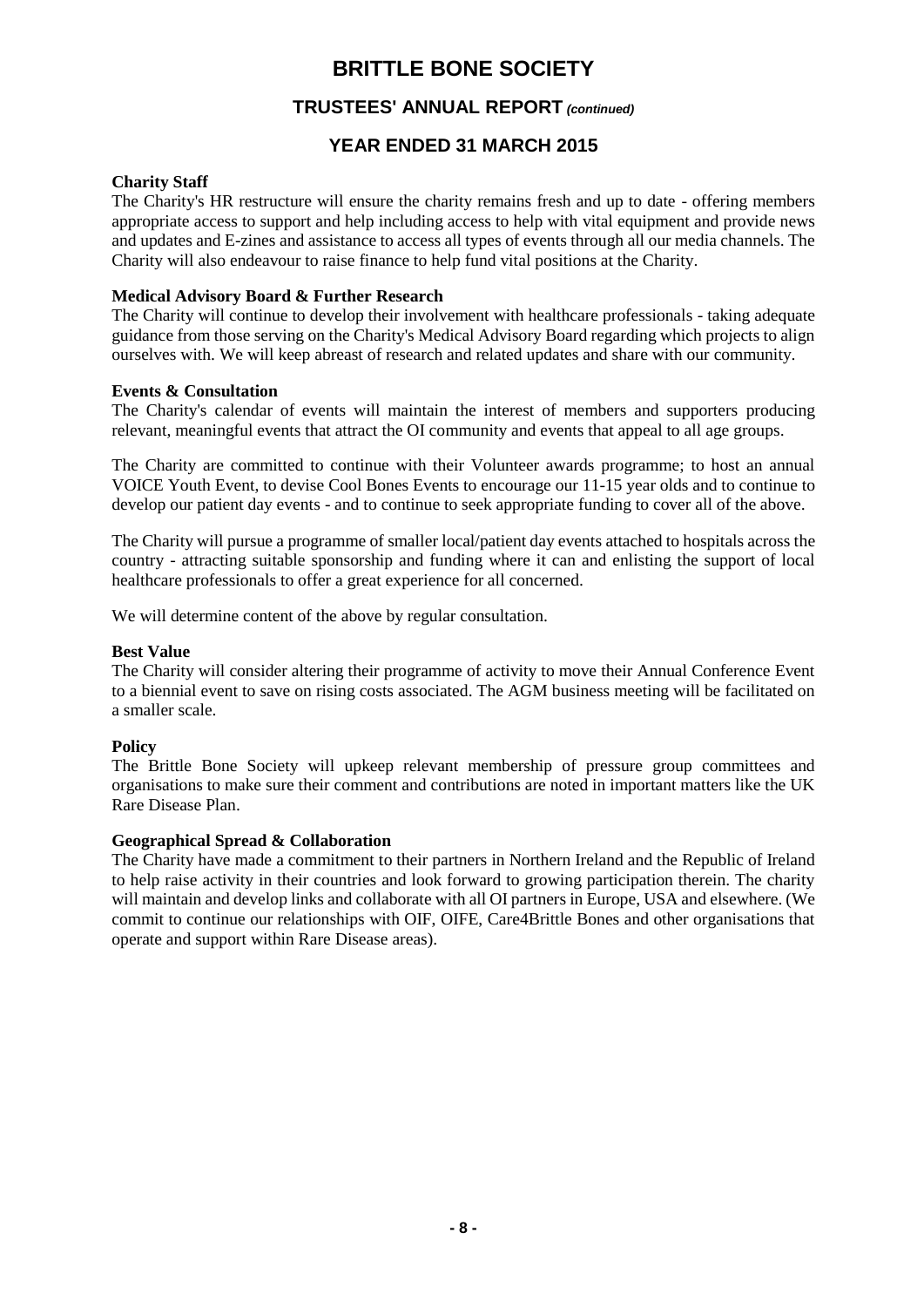### **TRUSTEES' ANNUAL REPORT** *(continued)*

### **YEAR ENDED 31 MARCH 2015**

#### **STATEMENT OF TRUSTEES' RESPONSIBILITIES**

The trustees are responsible for preparing the Trustees' Annual Report and the financial statements in accordance with applicable law and regulations and United Kingdom Accounting Standards (United Kingdom Generally Accepted Accounting Practice).

The law applicable to charities in England, Wales and Scotland requires the trustees to prepare financial statements for each financial year which give a true and fair view of the state of affairs of the charity and of the incoming resources and application of resources of the charity for that period. In preparing these financial statements, the trustees are required to:

- select suitable accounting policies and then apply them consistently;
- · observe the methods and principles in the Charities SORP;
- · make judgements and accounting estimates that are reasonable and prudent;
- · prepare the financial statements on the going concern basis unless it is inappropriate to presume that the charity will continue in operation.

The trustees are responsible for keeping proper accounting records that disclose with reasonable accuracy at any time the financial position of the charity and enable them to ensure that the financial statements comply with the Charities and Trustee Investment (Scotland) Act 2005, the Charities Accounts (Scotland) Regulations 2006 (as amended), the Charities Act 2011 and the provisions of the charity's constitution. They are also responsible for safeguarding the assets of the charity and hence for taking reasonable steps for the prevention and detection of fraud and other irregularities.

#### **AUDITOR**

Bird Simpson & Co have been re-appointed as auditor for the ensuing year.

Signed on behalf of the trustees

Etani Heday

Elaine Healey Trustee

Grant Paterson House 30 Guthrie Street Dundee DD1 5BS

Dated 11<sup>th</sup> July, 2015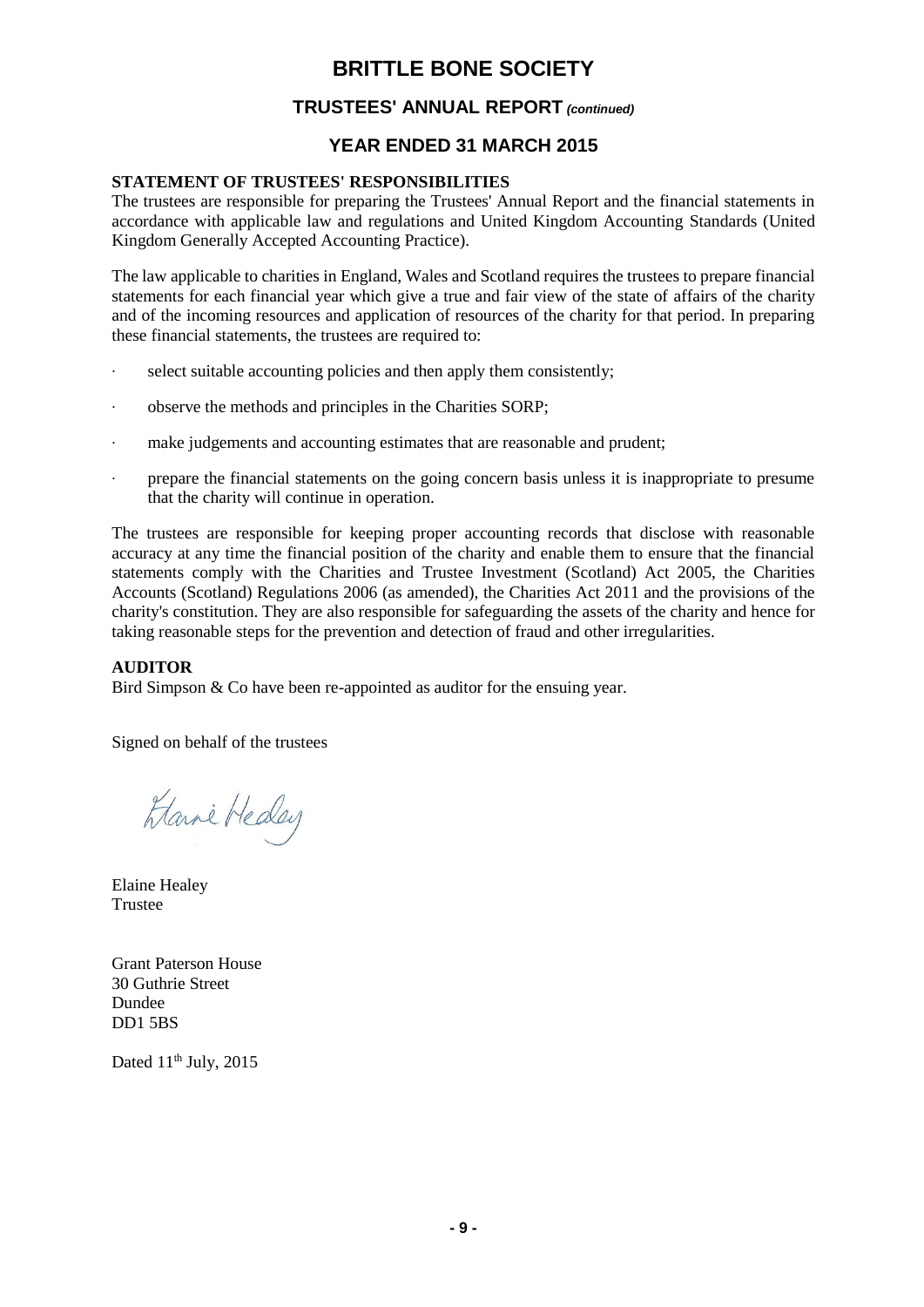### **INDEPENDENT AUDITOR'S REPORT TO THE TRUSTEES OF BRITTLE BONE SOCIETY**

### **YEAR ENDED 31 MARCH 2015**

We have audited the financial statements of Brittle Bone Society for the year ended 31 March 2015 which comprise the Statement of Financial Activities, Income and Expenditure Account, the Balance Sheet and the related notes. The financial reporting framework that has been applied in their preparation is applicable law and United Kingdom Accounting Standards (United Kingdom Generally Accepted Accounting Practice).

This report is made solely to the charity's trustees, as a body, in accordance with section 44(1)(c) of the Charities and Trustee Investment (Scotland) Act 2005 and under section 144 of the Charities Act 2011 and regulations made under those Acts. Our audit work has been undertaken so that we might state to the charity's trustees those matters we are required to state to them in an auditor's report and for no other purpose. To the fullest extent permitted by law, we do not accept or assume responsibility to anyone other than the charity and the charity's trustees as a body, for our audit work, for this report, or for the opinions we have formed.

#### **RESPECTIVE RESPONSIBILITIES OF TRUSTEES AND AUDITOR**

As explained more fully in the Trustees' Annual Report, the trustees are responsible for the preparation of financial statements which give a true and fair view.

We have been appointed as auditor under section  $44(1)(c)$  of the Charities and Trustee Investment (Scotland) Act 2005 and under section 144 of the Charities Act 2011 and report in accordance with regulations made under those Acts. Our responsibility is to audit and express an opinion on the financial statements in accordance with applicable law and International Standards on Auditing (UK and Ireland). Those standards require us to comply with the Auditing Practices Board's Ethical Standards for Auditors, including "APB Ethical Standard - Provisions Available for Small Entities (Revised)".

#### **SCOPE OF THE AUDIT OF THE FINANCIAL STATEMENTS**

An audit involves obtaining evidence about the amounts and disclosures in the financial statements sufficient to give reasonable assurance that the financial statements are free from material misstatement, whether caused by fraud or error. This includes an assessment of: whether the accounting policies are appropriate to the charity's circumstances and have been consistently applied and adequately disclosed; the reasonableness of significant accounting estimates made by the trustees; and the overall presentation of the financial statements. In addition, we read all the financial and non-financial information in the Trustees' Annual Report to identify material inconsistencies with the audited financial statements. If we become aware of any apparent material misstatements or inconsistencies we consider the implications for our report.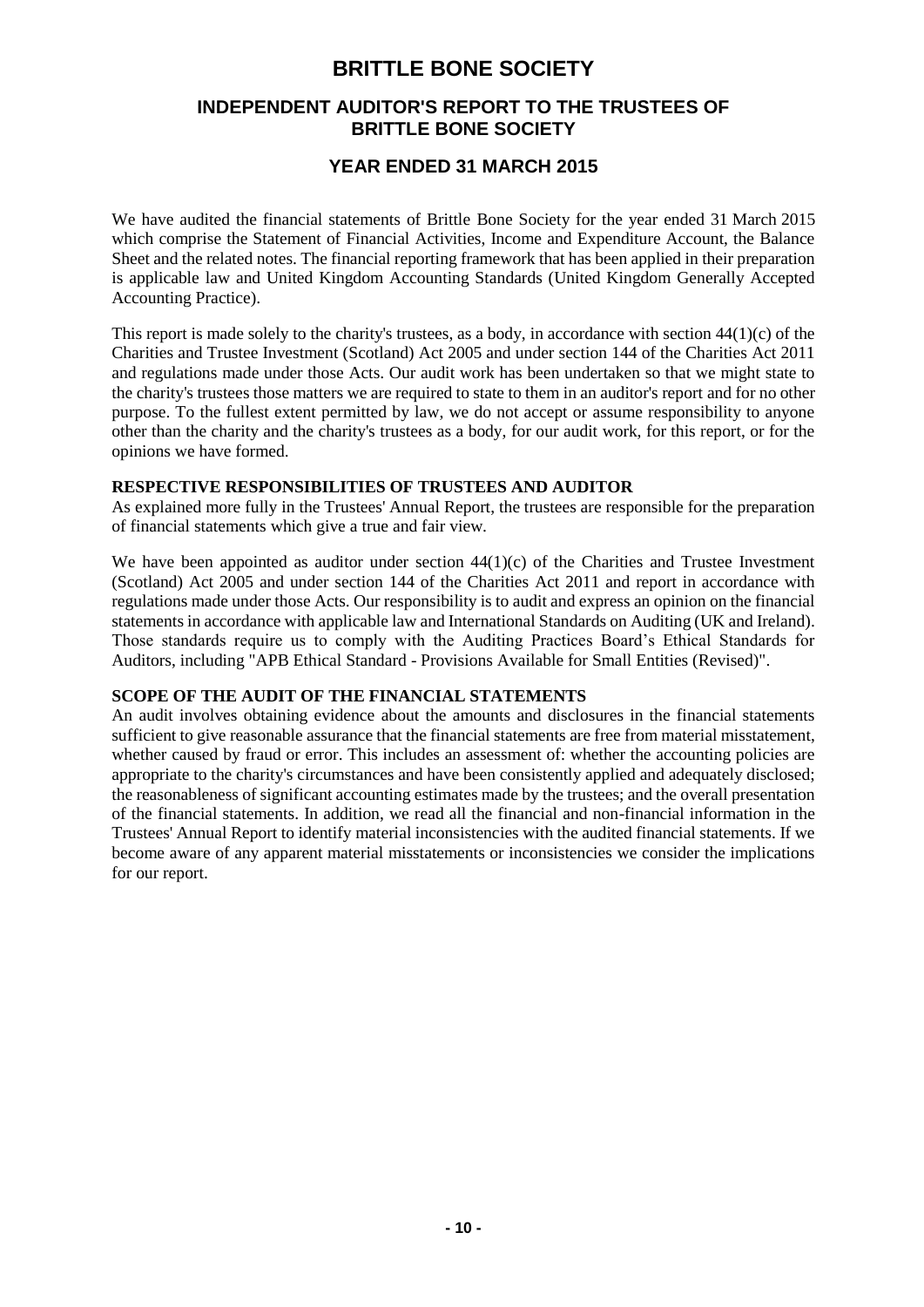### **INDEPENDENT AUDITOR'S REPORT TO THE TRUSTEES OF BRITTLE BONE SOCIETY** *(continued)*

### **YEAR ENDED 31 MARCH 2015**

#### **OPINION ON FINANCIAL STATEMENTS**

In our opinion the financial statements:

- give a true and fair view of the state of the charity's affairs as at 31 March 2015 and of its incoming resources and application of resources, for the year then ended;
- have been properly prepared in accordance with United Kingdom Generally Accepted Accounting Practice; and
- have been prepared in accordance with the requirements of the Charities and Trustee Investment (Scotland) Act 2005, regulation 8 of the Charities Accounts (Scotland) Regulations 2006 (as amended) and the Charities Act 2011.

#### **MATTERS ON WHICH WE ARE REQUIRED TO REPORT BY EXCEPTION**

We have nothing to report in respect of the following matters where the Charities Accounts (Scotland) Regulations 2006 (as amended) and Charities Act 2011 requires us to report to you if, in our opinion:

- the information given in the Trustees' Annual Report is inconsistent in any material respect with the financial statements; or
- proper accounting records have not been kept; or
- the financial statements are not in agreement with the accounting records and returns; or
- certain disclosures of trustees' remuneration specified by law are not made; or
- we have not received all the information and explanations we require for our audit.

 $m_{\gamma}$  off

Murray Dalgety (Senior Statutory Auditor) BIRD SIMPSON & CO Chartered Accountants & Statutory Auditor

144 Nethergate Dundee DD1 4EB

Dated  $23<sup>rd</sup>$  July, 2015

Bird Simpson & Co is eligible to act as an auditor in terms of section 1212 of the Companies Act 2006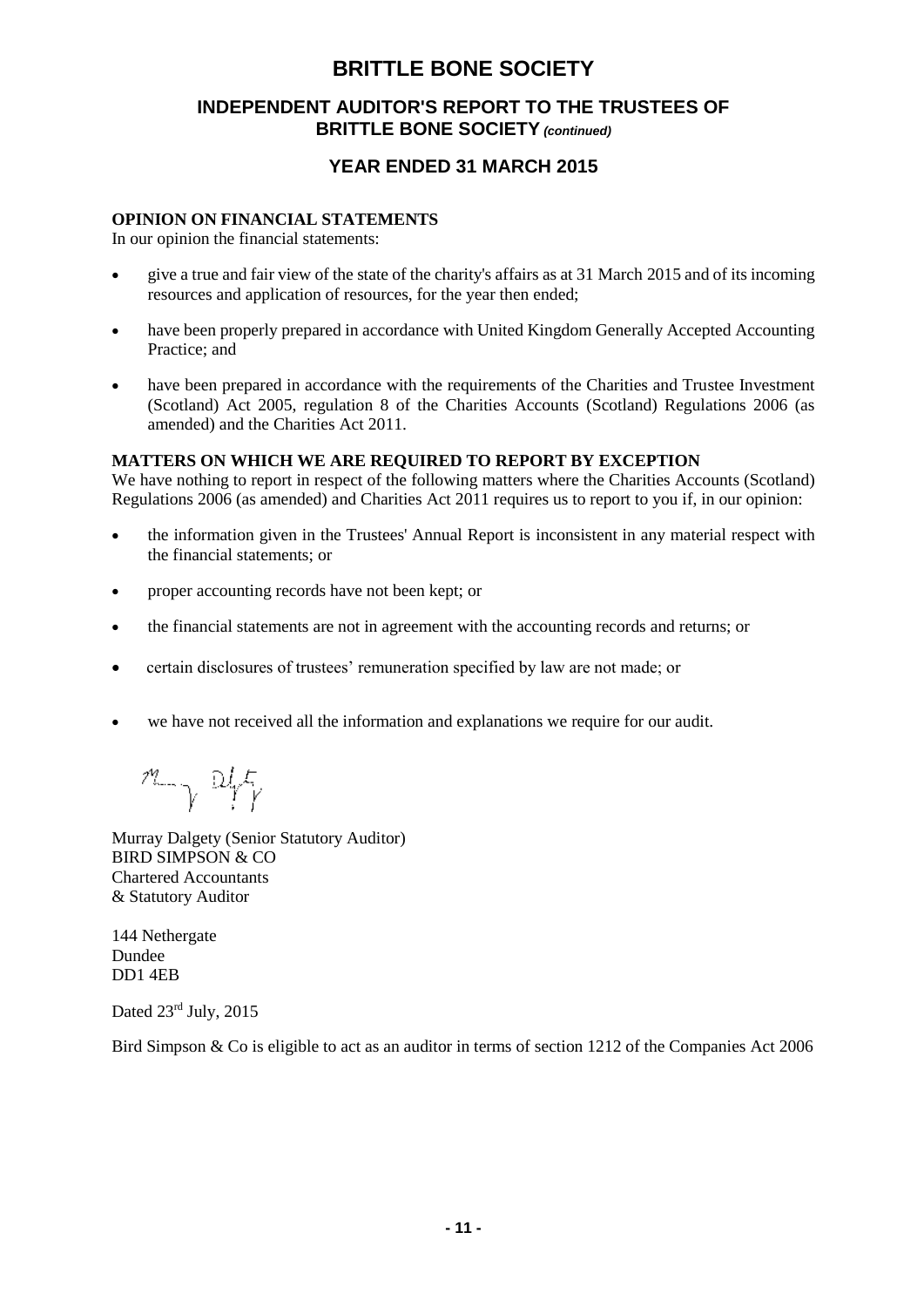### **STATEMENT OF FINANCIAL ACTIVITIES**

### **YEAR ENDED 31 MARCH 2015**

|                                                                                                                 | <b>Note</b> | <b>Unrestricted</b><br><b>Funds</b><br>£ | <b>Restricted</b><br><b>Funds</b><br>£ | <b>Total Funds</b><br>2015<br>£ | <b>Total Funds</b><br>2014<br>$\pounds$ |
|-----------------------------------------------------------------------------------------------------------------|-------------|------------------------------------------|----------------------------------------|---------------------------------|-----------------------------------------|
| <b>INCOMING RESOURCES</b><br>Incoming resources from<br>generating funds:                                       |             |                                          |                                        |                                 |                                         |
| Voluntary income<br>Activities for generating                                                                   | $\mathbf 2$ | 106,736                                  | 130,065                                | 236,801                         | 260,414                                 |
| funds                                                                                                           | 3           | 68,763                                   | 9,166                                  | 77,929                          | 74,564                                  |
| Investment income                                                                                               | 4           | 681                                      |                                        | 681                             | 427                                     |
| <b>TOTAL INCOMING</b><br><b>RESOURCES</b>                                                                       |             | 176,180                                  | 139,231                                | 315,411                         | 335,405                                 |
| <b>RESOURCES EXPENDED</b><br>Costs of generating funds:<br>Fundraising trading: cost<br>of goods sold and other |             |                                          |                                        |                                 |                                         |
| costs                                                                                                           | 5           | (86,369)                                 |                                        | (86,369)                        | (95, 831)                               |
| Charitable activities                                                                                           | 6/7         | (62, 396)                                | (166, 531)                             | (228, 927)                      | (246, 388)                              |
| Governance costs                                                                                                | 9           | (8,613)                                  |                                        | (8,613)                         | (8,267)                                 |
| <b>TOTAL RESOURCES</b><br><b>EXPENDED</b>                                                                       |             | (157,378)                                | (166, 531)                             | (323,909)                       | (350, 486)                              |
| <b>NET OUTGOING</b><br><b>RESOURCES BEFORE</b>                                                                  |             |                                          |                                        |                                 |                                         |
| <b>TRANSFERS</b>                                                                                                | 10          | 18,802                                   | (27,300)                               | (8, 498)                        | (15,081)                                |
| Transfer between funds                                                                                          | 11          | (19, 132)                                | 19,132                                 |                                 |                                         |
| <b>NET OUTGOING</b><br><b>RESOURCES FOR THE</b>                                                                 |             |                                          |                                        |                                 |                                         |
| <b>YEAR</b><br><b>RECONCILIATION OF</b><br><b>FUNDS</b>                                                         |             | (330)                                    | (8, 168)                               | (8, 498)                        | (15,081)                                |
| Total funds brought forward                                                                                     |             | 204,333                                  | 128,509                                | 332,842                         | 347,923                                 |
| <b>TOTAL FUNDS CARRIED</b><br><b>FORWARD</b>                                                                    |             | 204,003                                  | 120,341                                | 324,344                         | 332,842                                 |
|                                                                                                                 |             |                                          |                                        |                                 |                                         |

The Statement of Financial Activities includes all gains and losses in the year and therefore a statement of total recognised gains and losses has not been prepared.

All of the above amounts relate to continuing activities.

**The notes on pages 15 to 20 form part of these financial statements.**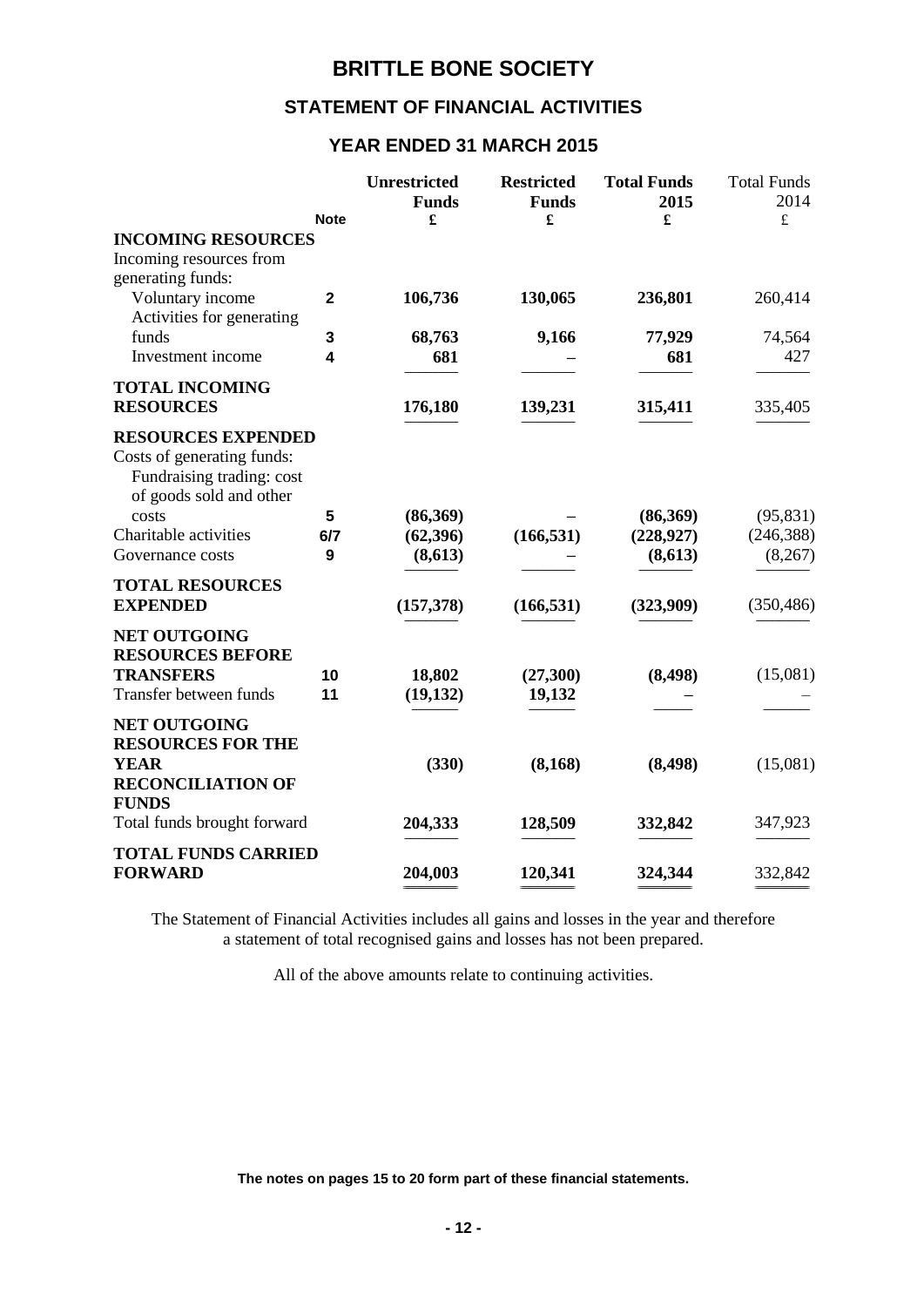### **INCOME AND EXPENDITURE ACCOUNT**

### **YEAR ENDED 31 MARCH 2015**

|                                                               | 2015        |   |                      | 2014                  |  |
|---------------------------------------------------------------|-------------|---|----------------------|-----------------------|--|
| <b>INCOME</b>                                                 | <b>Note</b> | £ | £<br>314,730         | £<br>334,978          |  |
| <b>TOTAL INCOME</b><br><b>TOTAL EXPENDITURE</b>               |             |   | 314,730<br>(323,909) | 334,978<br>(350, 486) |  |
| <b>OPERATING DEFICIENCY</b>                                   | 10          |   | (9,179)              | (15,508)              |  |
| <b>OTHER INCOME</b><br>Interest receivable and similar income | 4           |   | 681                  | 427                   |  |
| <b>DEFICIT FOR THE YEAR</b>                                   |             |   | (8, 498)             | (15,081)              |  |

The Income and Expenditure Account includes all gains and losses in the year and therefore a statement of total recognised gains and losses has not been prepared.

All of the above amounts relate to continuing activities.

**The notes on pages 15 to 20 form part of these financial statements.**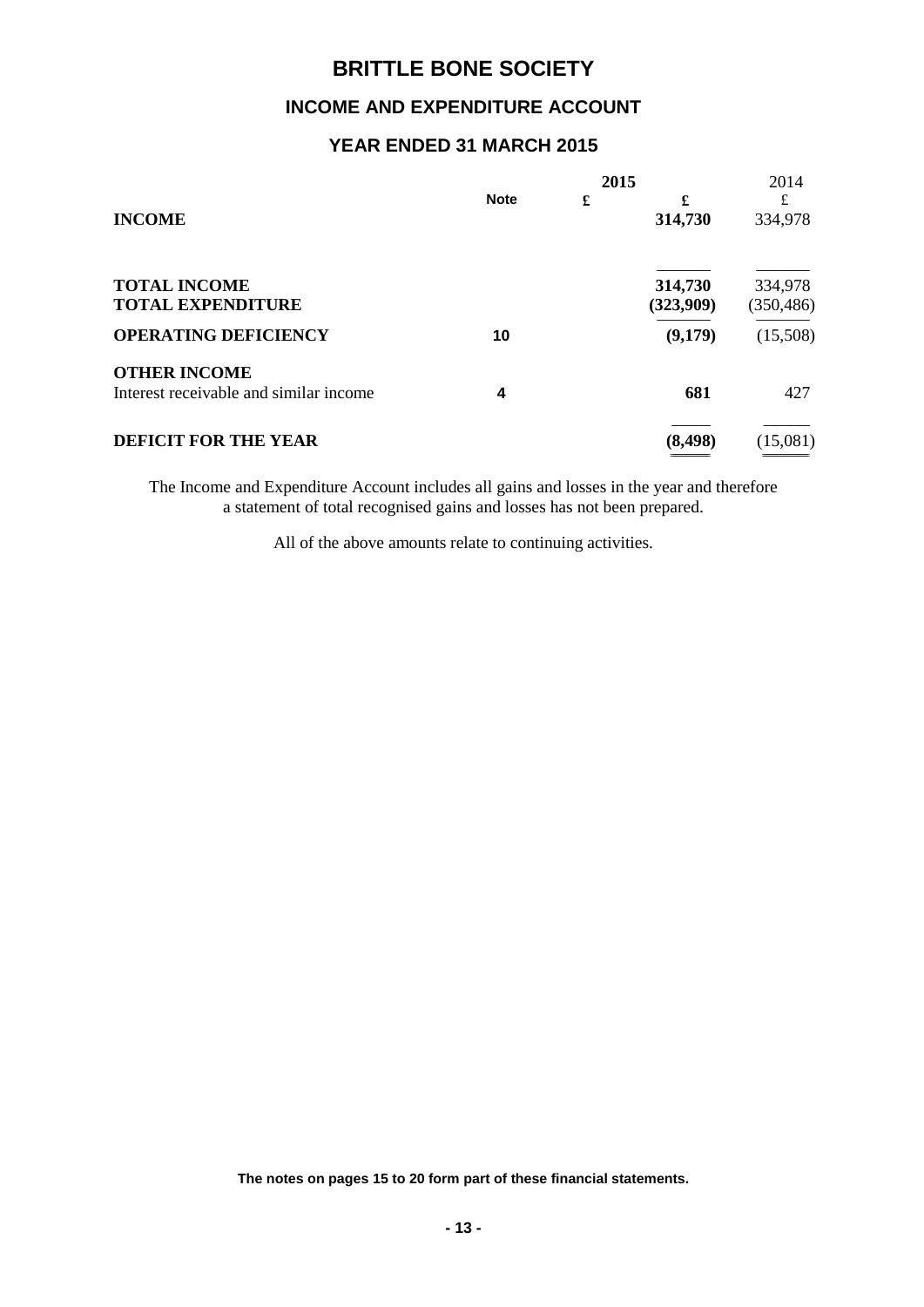### **BALANCE SHEET**

### **31 MARCH 2015**

|                                                  | 2015        |         | 2014    |           |
|--------------------------------------------------|-------------|---------|---------|-----------|
|                                                  | <b>Note</b> | £       | £       | $\pounds$ |
| <b>FIXED ASSETS</b>                              |             |         |         |           |
| Tangible assets                                  | 13          |         | 68,182  | 73,266    |
| <b>CURRENT ASSETS</b>                            |             |         |         |           |
| Debtors                                          | 14          | 7,846   |         | 15,988    |
| Cash at bank and in hand                         |             | 257,101 |         | 288,289   |
|                                                  |             | 264,947 |         | 304,277   |
| <b>CREDITORS: Amounts falling due within one</b> |             |         |         |           |
| year                                             | 15          | (8,785) |         | (44,701)  |
| <b>NET CURRENT ASSETS</b>                        |             |         | 256,162 | 259,576   |
| <b>TOTAL ASSETS LESS CURRENT LIABILITIES</b>     |             |         | 324,344 | 332,842   |
|                                                  |             |         |         |           |
| <b>FUNDS</b>                                     |             |         |         |           |
| Restricted income funds                          | 16          |         | 120,341 | 128,509   |
| Unrestricted income funds                        | 17          |         | 204,003 | 204,333   |
| <b>TOTAL FUNDS</b>                               |             |         | 324,344 | 332,842   |
|                                                  |             |         |         |           |

These financial statements were approved by the members of the committee and authorised for issue on these ministants statements were approached by:<br>the  $11<sup>th</sup>$  July, 2015 and are signed on their behalf by:

Llanie Heday

Elaine Healey Trustee

**The notes on pages 15 to 20 form part of these financial statements.**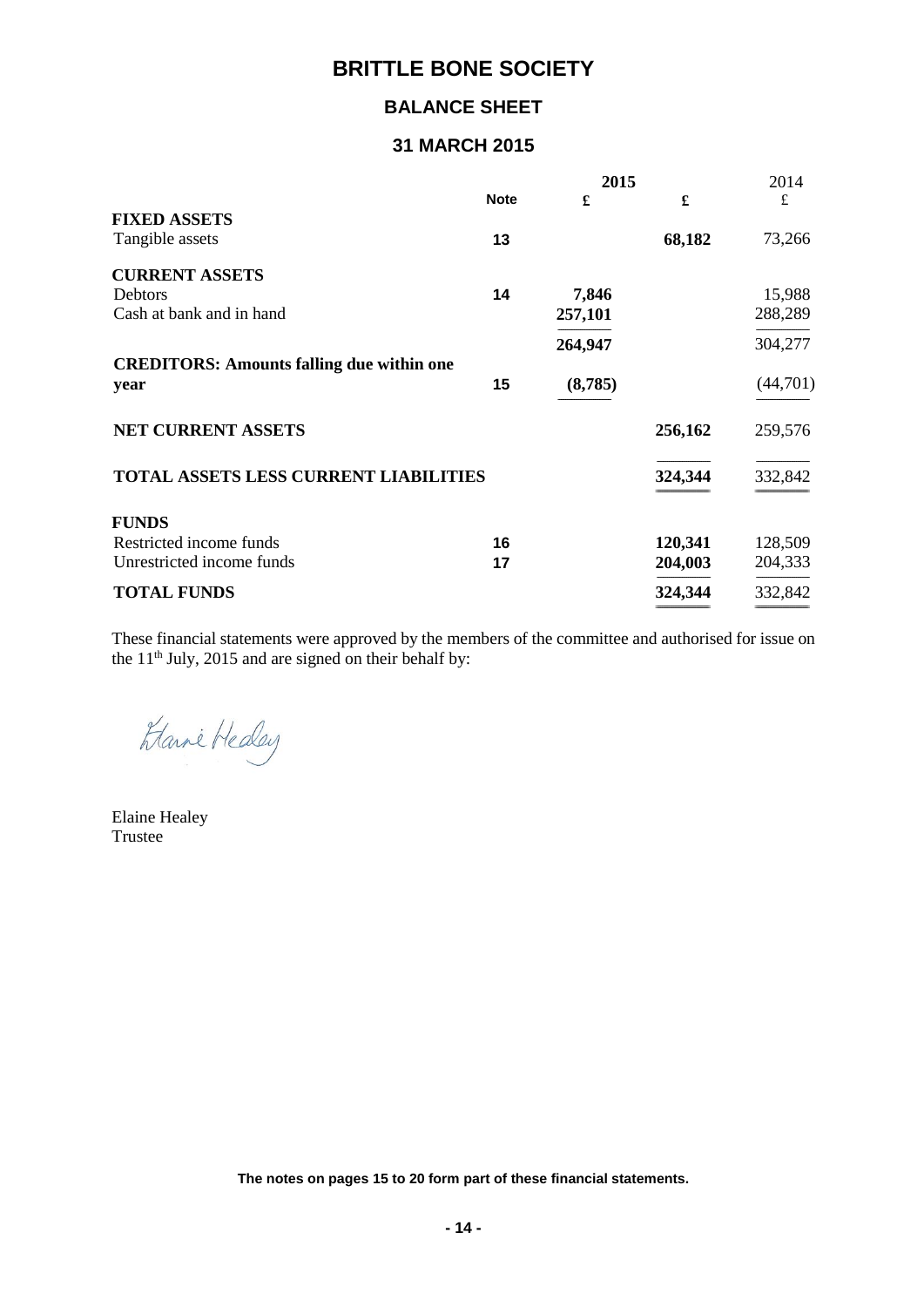### **NOTES TO THE FINANCIAL STATEMENTS**

### **YEAR ENDED 31 MARCH 2015**

### **1. ACCOUNTING POLICIES**

#### **Basis of accounting**

The financial statements have been prepared under the historical cost convention and in accordance with applicable United Kingdom accounting standards and the requirements of the Statement of Recommended Practice 'Accounting and Reporting by Charities' issued in March 2005 (SORP 2005).

#### **Incoming Resources**

All income is recognised when the conditions for receipt have been met, and there is a reasonable assurance of receipt. In particular, the following policies are used:

Donations and legacies are included in the year in which they are receivable, which is when the Charity becomes entitled to the resource with reasonable certainty and it can be measured reliably.

Donations and legacies received for general purposes of the Charity are included as unrestricted funds. Donations and legacies for activities restricted by the terms of the donation are taken to restricted funds where these wishes are legally binding on the Trustees.

Grants are credited in the year to which they relate. Deferred income represents amounts received for future periods and is released to incoming resources in the period for which it has been received. Branch receipts are recorded in the Income and Expenditure Account on an accruals basis.

Investment income and bank interest is included in the year in which it is receivable. Non-monetary gifts and donated services and facilities are not incorporated into these financial statements. When received these amounts are disclosed as a note in the accounts.

#### **Resources Expended**

All expenditure is included on an accruals basis. The Charity is not registered for VAT and accordingly expenditure is shown gross of irrecoverable VAT. The allocation of expenditure follows the policies below:

Costs of generating voluntary income consist of the costs incurred in inducing others to make gifts to the Charity that are voluntary income.

Costs allocated to fundraising and trading are those costs incurred on non-charitable activities undertaken to generate funds for use by the Charity.

Investment management costs are the costs of administering the investments held. Costs of charitable activity comprise all the resources applied by the Charity in undertaking its work to meet its charitable objectives. Administration costs, which support the charitable activities, are allocated across the core activities to reflect the estimated staff time spent on each main area.

Governance costs are the costs associated with the governance arrangements of the Charity, which relate to the general running of the Charity as opposed to those costs associated with fundraising or charitable activities. They include the travel and subsistence costs of Trustees attending meetings.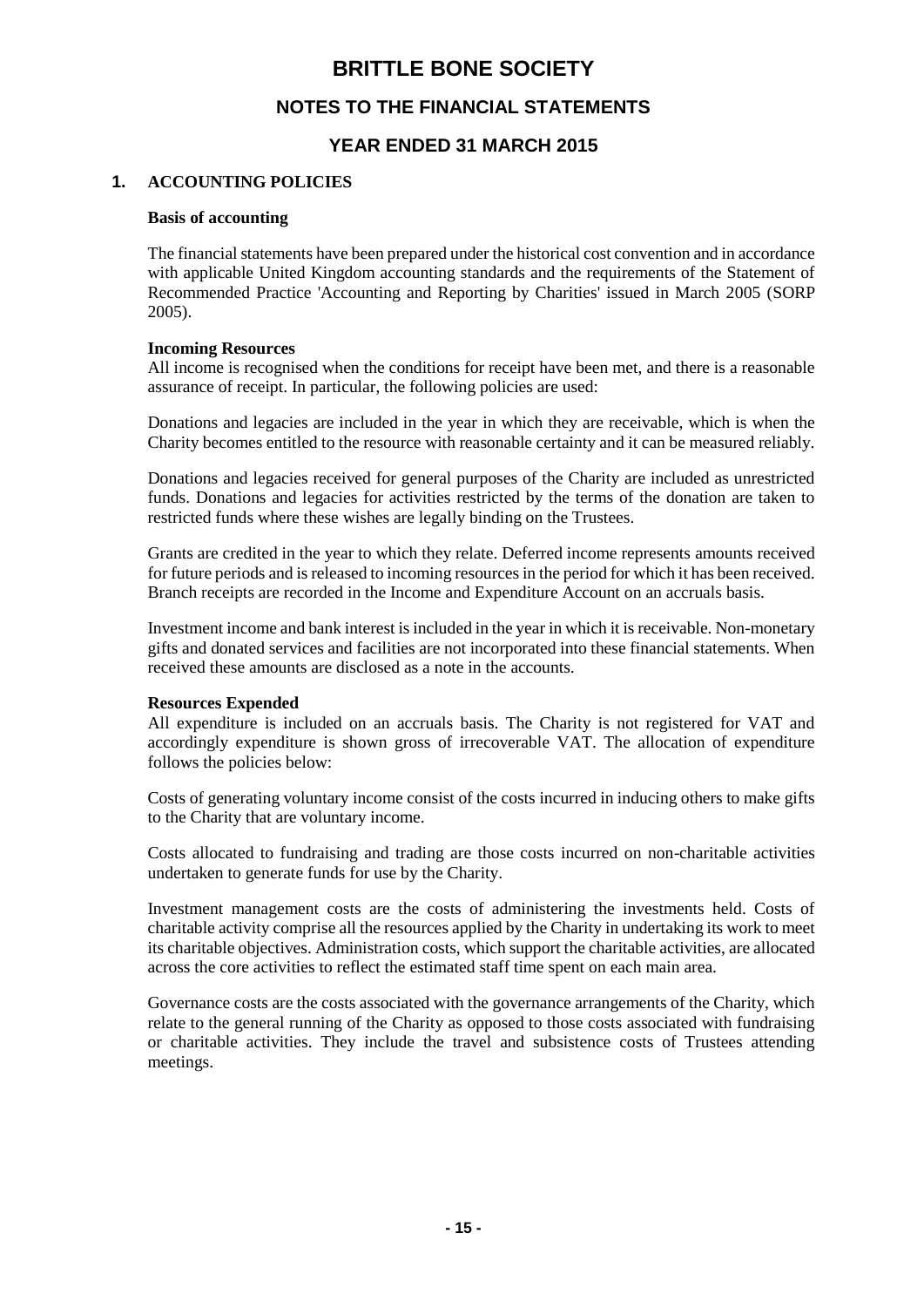### **NOTES TO THE FINANCIAL STATEMENTS**

### **YEAR ENDED 31 MARCH 2015**

#### **Taxation**

The income of the Charity is exempt from charge to tax in accordance with the provisions of the Income and Corporation Taxes Act 1988.

#### **Fund Accounting**

Funds held by the Charity are held in restricted and unrestricted funds.

Restricted Funds - these are funds that can only be used for particular restricted purposes within the objects of the Charity. Restrictions arise when specified by the donor or when funds are raised for particular restricted purposes.

Unrestricted Funds - these are funds which can be used in accordance with the charitable objects at the discretion of the Trustees.

Where necessary a transfer is made from unrestricted funds to restricted funds to compensate fully all restricted funds which would otherwise be in deficit at the accounting date.

#### **Fixed assets**

All fixed assets are initially recorded at cost.

#### **Depreciation**

Depreciation is calculated so as to write off the cost of an asset, less its estimated residual value, over the useful economic life of that asset as follows:

| <b>Heritable Property</b> | $\overline{\phantom{0}}$ | 2% per annum      |
|---------------------------|--------------------------|-------------------|
| Equipment                 | $\overline{\phantom{0}}$ | 25% per annum     |
| <b>Computer Software</b>  | $\overline{\phantom{0}}$ | 33 1/3% per annum |

#### **2. VOLUNTARY INCOME**

|                          | <b>Unrestricted</b> |              | <b>Restricted Total Funds</b> | <b>Total Funds</b> |
|--------------------------|---------------------|--------------|-------------------------------|--------------------|
|                          | <b>Funds</b>        | <b>Funds</b> | 2015                          | 2014               |
|                          | £                   | £            | £                             | £                  |
| <b>Donations</b>         |                     |              |                               |                    |
| Donations                | 73,638              | 130,065      | 203,703                       | 233,493            |
| <b>Legacies</b>          |                     |              |                               |                    |
| Legacies                 | 11,000              |              | 11,000                        | 8,948              |
| <b>Grants receivable</b> |                     |              |                               |                    |
| Grants receivable        | 15,000              |              | 15,000                        | 15,000             |
| Subscriptions            | 7,098               |              | 7,098                         | 2,973              |
|                          | 106,736             | 130,065      | 236,801                       | 260,414            |

==================================== ==================================== ==================================== ====================================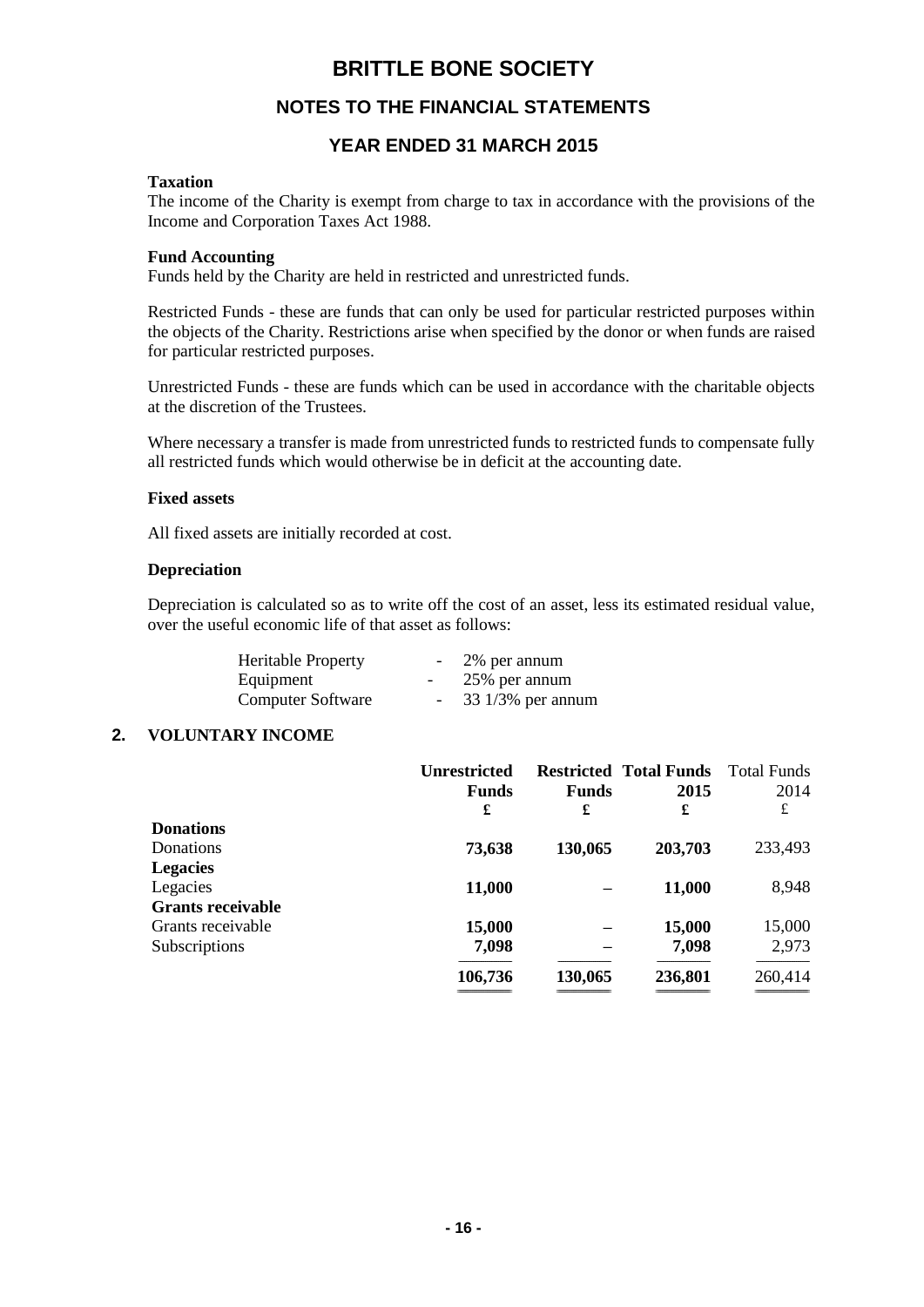### **NOTES TO THE FINANCIAL STATEMENTS**

### **YEAR ENDED 31 MARCH 2015**

### **3. INCOMING RESOURCES FROM ACTIVITIES FOR GENERATING FUNDS**

|                    | <b>Unrestricted</b> |              | <b>Restricted Total Funds</b> Total Funds |        |
|--------------------|---------------------|--------------|-------------------------------------------|--------|
|                    | <b>Funds</b>        | <b>Funds</b> | 2015                                      | 2014   |
|                    |                     |              |                                           | £      |
| Fundraising events | 68,763              | 9.166        | 77.929                                    | 74,564 |
|                    |                     |              |                                           |        |

#### **4. INVESTMENT INCOME**

|                          |              | <b>Unrestricted Total Funds</b> Total Funds |      |
|--------------------------|--------------|---------------------------------------------|------|
|                          | <b>Funds</b> | 2015                                        | 2014 |
|                          |              |                                             |      |
| Bank interest receivable | 681          | 681                                         | 427  |
|                          |              |                                             |      |

### **5. FUNDRAISING TRADING: COST OF GOODS SOLD AND OTHER COSTS**

|                             |              | <b>Unrestricted Total Funds</b> | Total Funds |
|-----------------------------|--------------|---------------------------------|-------------|
|                             | <b>Funds</b> | 2015                            | 2014        |
|                             |              | £                               |             |
| Costs of Voluntary Income   | 59,435       | 59,435                          | 62,222      |
| Costs of Fundraising Income | 26,934       | 26,934                          | 33,609      |
|                             | 86,369       | 86,369                          | 95,831      |

#### **6. COSTS OF CHARITABLE ACTIVITIES BY FUND TYPE**

|                              | <b>Unrestricted</b> |              | <b>Restricted Total Funds</b> | <b>Total Funds</b> |
|------------------------------|---------------------|--------------|-------------------------------|--------------------|
|                              | <b>Funds</b>        | <b>Funds</b> | 2015                          | 2014               |
|                              | £                   |              | £                             |                    |
| <b>Charitable Expenses</b>   | 12,198              |              | 12,198                        | 16,062             |
| <b>Charitable Activities</b> | 50,198              | 166,531      | 216,729                       | 230,326            |
|                              | 62,396              | 166,531      | 228,927                       | 246,388            |

#### **7. COSTS OF CHARITABLE ACTIVITIES BY ACTIVITY TYPE**

| <b>Activities</b> |         |                        |
|-------------------|---------|------------------------|
|                   |         | <b>Total Funds</b>     |
| directly          | 2015    | 2014                   |
|                   | £       | £                      |
| 12,198            | 12,198  | 16,062                 |
| 216,729           | 216,729 | 230,326                |
| 228,927           | 228,927 | 246,388                |
|                   |         | undertaken Total Funds |

### **8. TRUSTEE EXPENSES**

During the year 7 trustees received a total of £2,365 of expenses relating to travel and accommodation costs for attendance at Trustees meetings and other matters in support of the charity.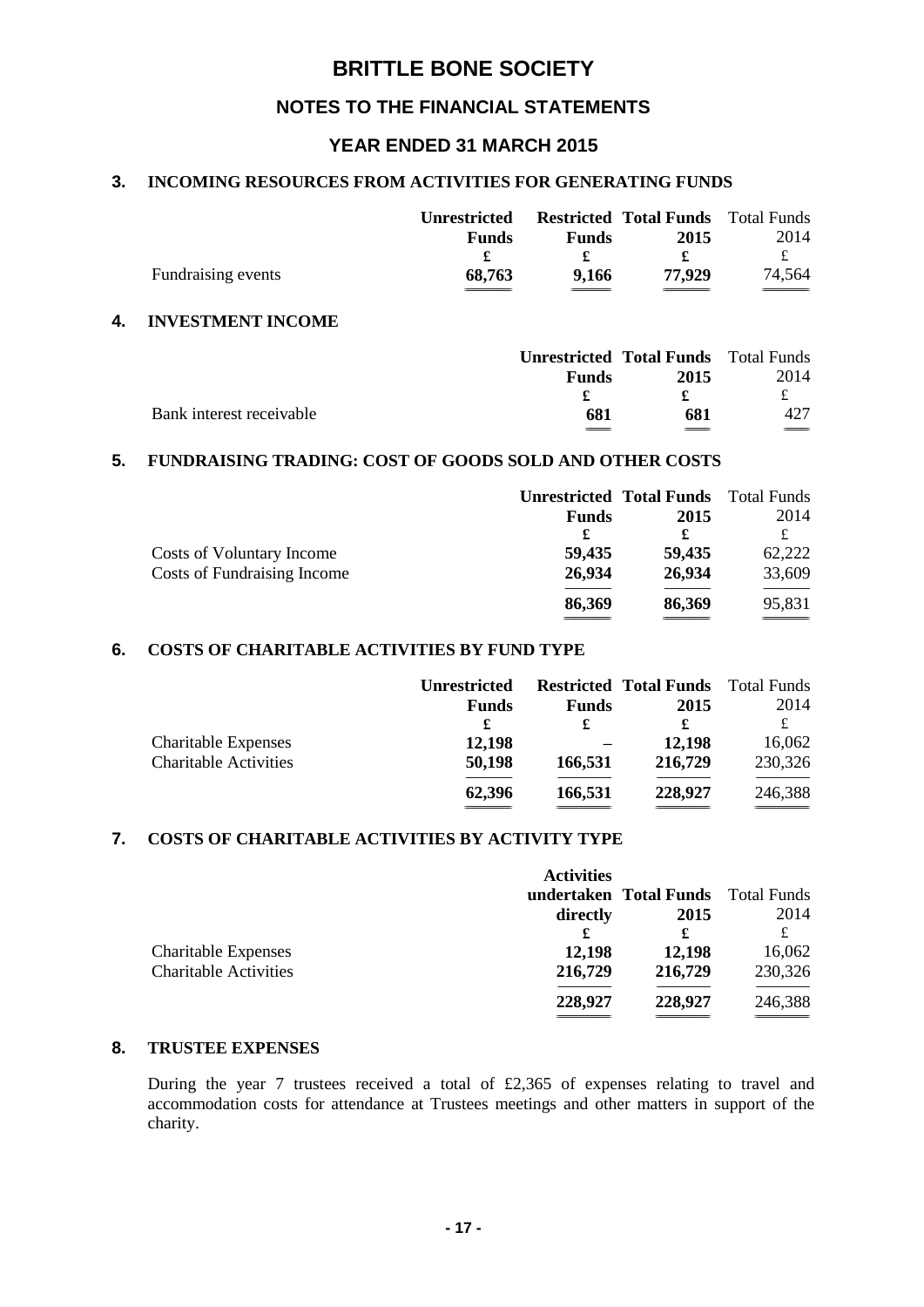### **NOTES TO THE FINANCIAL STATEMENTS**

### **YEAR ENDED 31 MARCH 2015**

#### **9. GOVERNANCE COSTS**

|                             |              | <b>Unrestricted Total Funds</b> Total Funds |       |
|-----------------------------|--------------|---------------------------------------------|-------|
|                             | <b>Funds</b> | 2015                                        | 2014  |
|                             | £            | £                                           | £     |
| Audit fees                  | 4,602        | 4,602                                       | 4,470 |
| Costs of trustees' meetings | 3,207        | 3,207                                       | 3,797 |
| Foreign currency gain/loss  | 804          | 804                                         |       |
|                             | 8,613        | 8,613                                       | 8,267 |
|                             |              |                                             |       |

#### **10. NET OUTGOING RESOURCES FOR THE YEAR**

This is stated after charging:

|                                     | 2015  | 2014  |
|-------------------------------------|-------|-------|
|                                     | £     | £     |
| Depreciation                        | 5,084 | 7,033 |
| Auditors' remuneration:             |       |       |
| - audit of the financial statements | 4,602 | 4.470 |
| Exchange (gains)/losses             | 804   |       |
|                                     |       |       |

#### **11. FUND TRANSFERS**

The society has a number of restricted funds. Where the expenditure on a fund to date exceeds the income received as of the year end, provision has been made to transfer the required amount from general reserves.

In addition, the society is currently reviewing its restricted funds and a number of smaller funds, where the initial conditions have been fully met, with the donor's permission, have been transferred into unrestricted funds.

#### **12. STAFF COSTS AND EMOLUMENTS**

#### **Total staff costs were as follows:**

|                       | 2015    | 2014    |
|-----------------------|---------|---------|
|                       | £       |         |
| Wages and salaries    | 110,914 | 115,919 |
| Social security costs | 7.746   | 10,060  |
|                       | 118,660 | 125,979 |
|                       |         |         |

#### **Particulars of employees:**

The average number of employees during the year, calculated on the basis of full-time equivalents, was as follows:

|                                       | 2015 | 2014 |
|---------------------------------------|------|------|
|                                       | N0   | No.  |
| Number of charitable activities staff |      |      |
| Number of administrative staff        |      |      |
| Number of management staff            |      |      |
|                                       |      |      |
|                                       |      | 6    |
|                                       |      |      |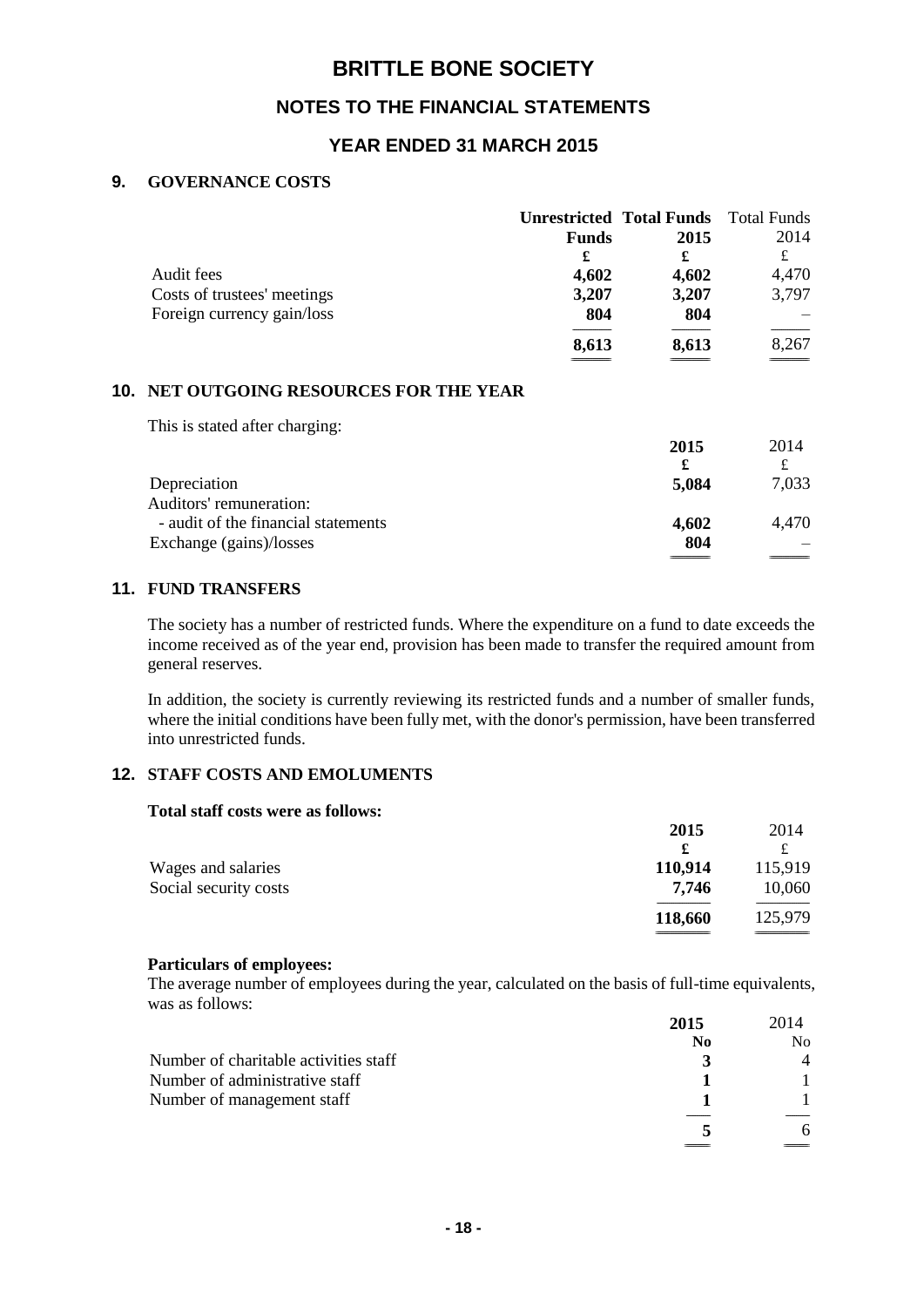### **NOTES TO THE FINANCIAL STATEMENTS**

### **YEAR ENDED 31 MARCH 2015**

### **12. STAFF COSTS AND EMOLUMENTS** *(continued)*

No employee received remuneration of more than £60,000 during the year (2014 - Nil).

### **13. TANGIBLE FIXED ASSETS**

|                                   | <b>Heritable</b>     | <b>Office</b><br>Equipment | Computer<br><b>Software</b> | <b>Total</b> |
|-----------------------------------|----------------------|----------------------------|-----------------------------|--------------|
|                                   | <b>Property</b><br>£ | £                          | £                           | £            |
| <b>COST</b>                       |                      |                            |                             |              |
| At 1 April 2014 and 31 March 2015 | 94,595               | 62,911                     | 30,658                      | 188,164      |
|                                   |                      |                            |                             |              |
| <b>DEPRECIATION</b>               |                      |                            |                             |              |
| At 1 April 2014                   | 27,713               | 62,911                     | 24,274                      | 114,898      |
| Charge for the year               | 1,892                |                            | 3,192                       | 5,084        |
| <b>At 31 March 2015</b>           | 29,605               | 62,911                     | 27,466                      | 119,982      |
|                                   |                      |                            |                             |              |
| <b>NET BOOK VALUE</b>             |                      |                            |                             |              |
| <b>At 31 March 2015</b>           | 64,990               |                            | 3,192                       | 68,182       |
| At 31 March 2014                  | 66,882               |                            | 6,384                       | 73,266       |
|                                   |                      |                            |                             |              |
|                                   |                      |                            |                             |              |

### **14. DEBTORS**

|               | 2015  | 2014   |
|---------------|-------|--------|
|               |       | £      |
| Other debtors | 7,846 | 15,988 |
|               |       |        |

### **15. CREDITORS: Amounts falling due within one year**

|                              | 2015  | 2014   |
|------------------------------|-------|--------|
|                              | £     | £      |
| Trade creditors              | 1,429 | 31,323 |
| Taxation and social security | 2,469 | 2,908  |
| Other creditors              | 4,887 | 10,470 |
|                              | 8,785 | 44,701 |
|                              |       |        |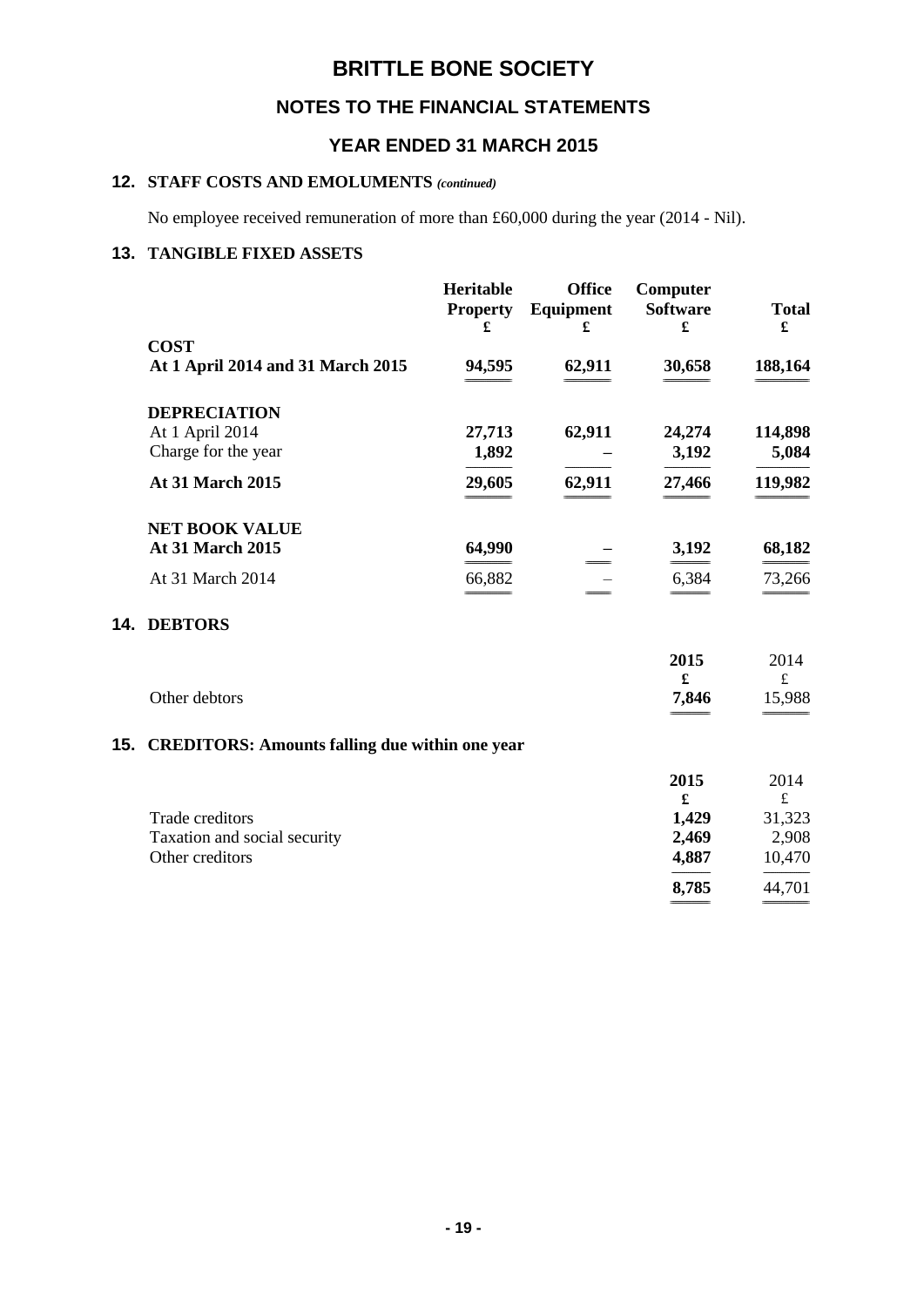### **NOTES TO THE FINANCIAL STATEMENTS**

### **YEAR ENDED 31 MARCH 2015**

### **16. RESTRICTED INCOME FUNDS**

|                                                                     | <b>Balance at</b><br>1 Apr 2014<br>£ | <b>Incoming</b><br>resources<br>£ | Outgoing<br>resources<br>£ | <b>Transfers</b><br>£ | <b>Balance at</b><br>31 Mar 2015<br>£ |
|---------------------------------------------------------------------|--------------------------------------|-----------------------------------|----------------------------|-----------------------|---------------------------------------|
| <b>Restricted Funds</b>                                             | 75,072                               | 40,357                            | (51, 405)                  | (12,985)              | 51,039                                |
| <b>Restricted Funds</b><br>- Individuals<br><b>Restricted Funds</b> | 53,437                               | 72,479                            | (73,395)                   | 11,281                | 63,802                                |
| - Conference                                                        |                                      | 26,395                            | (41,731)                   | 20,836                | 5,500                                 |
|                                                                     | 128,509                              | 139,231                           | (166, 531)                 | 19,132                | 120,341                               |

#### **17. UNRESTRICTED INCOME FUNDS**

|                      | <b>Balance at</b><br>1 Apr 2014<br>£ | <b>Incoming</b><br>resources<br>£ | Outgoing<br>resources<br>£ | <b>Transfers</b><br>£ | <b>Balance at</b><br>31 Mar 2015<br>£ |
|----------------------|--------------------------------------|-----------------------------------|----------------------------|-----------------------|---------------------------------------|
| Heritable            |                                      |                                   |                            |                       |                                       |
| Property             | 66,882                               |                                   | (1,892)                    |                       | 64,990                                |
| <b>General Funds</b> | 137,451                              | 176,180                           | (155, 486)                 | (19, 132)             | 139,013                               |
|                      | 204,333                              | 176,180                           | (157, 378)                 | (19, 132)             | 204,003                               |

### **18. ANALYSIS OF NET ASSETS BETWEEN FUNDS**

|                                   | fixed assets | <b>Tangible</b> Net current<br>assets | <b>Total</b> |
|-----------------------------------|--------------|---------------------------------------|--------------|
|                                   | £            | £                                     | £            |
| <b>Restricted Income Funds:</b>   |              |                                       |              |
| <b>Restricted Funds</b>           |              | 120,341                               | 120,341      |
| <b>Unrestricted Income Funds:</b> |              |                                       |              |
| Designated Funds                  | 64,990       |                                       | 64,990       |
| <b>General Funds</b>              | 3,192        | 135,821                               | 139,013      |
|                                   | 68,182       | 135,821                               | 204,003      |
| <b>Total Funds</b>                | 68,182       | 256,162                               | 324,344      |
|                                   |              |                                       |              |

### **19. RELATED PARTY TRANSACTIONS**

There were no related party transactions during the year that are required to be disclosed.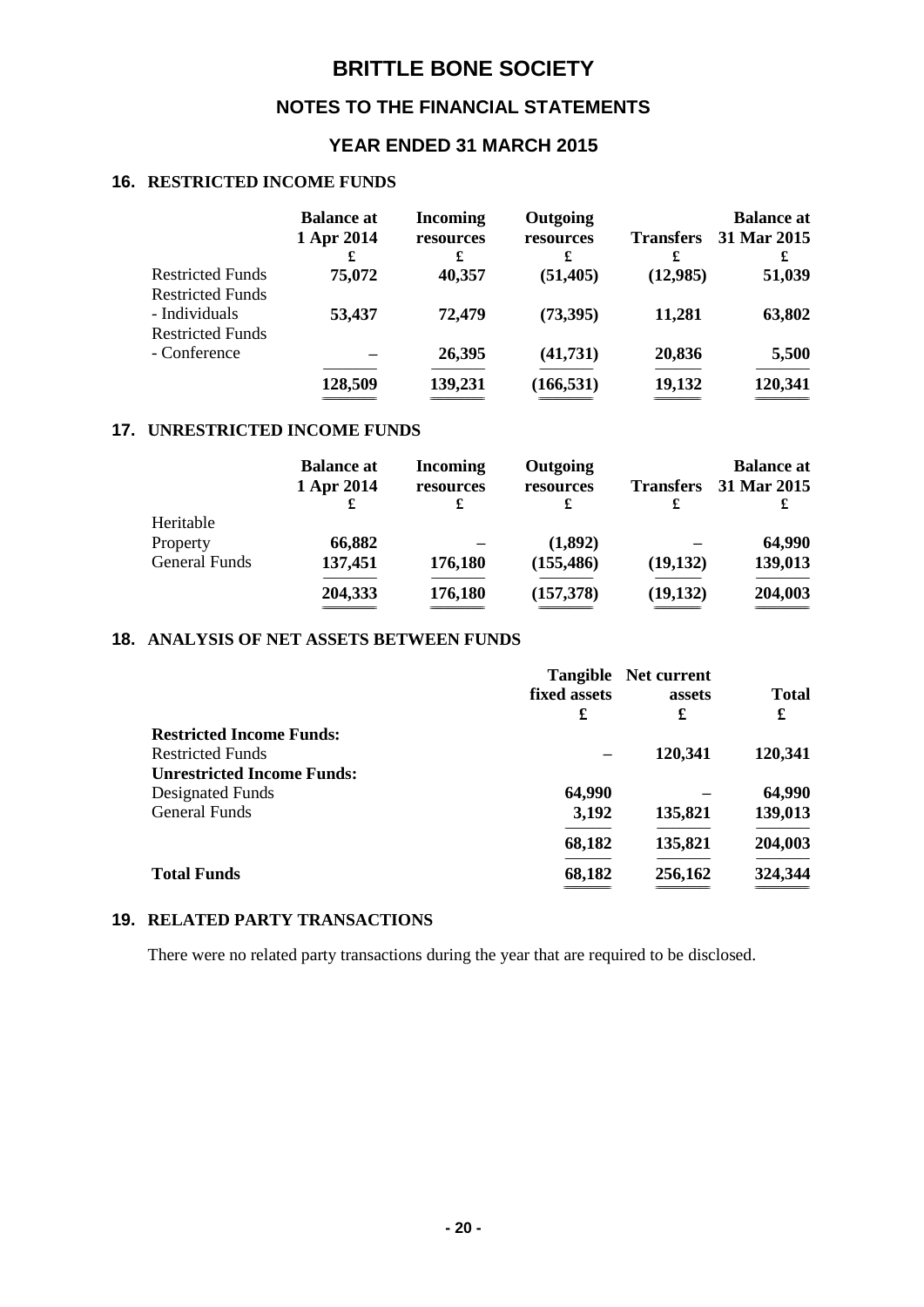# **BRITTLE BONE SOCIETY MANAGEMENT INFORMATION YEAR ENDED 31 MARCH 2015**

**The following pages do not form part of the statutory financial statements which are the subject of the independent auditor's report on pages 10 to 11**.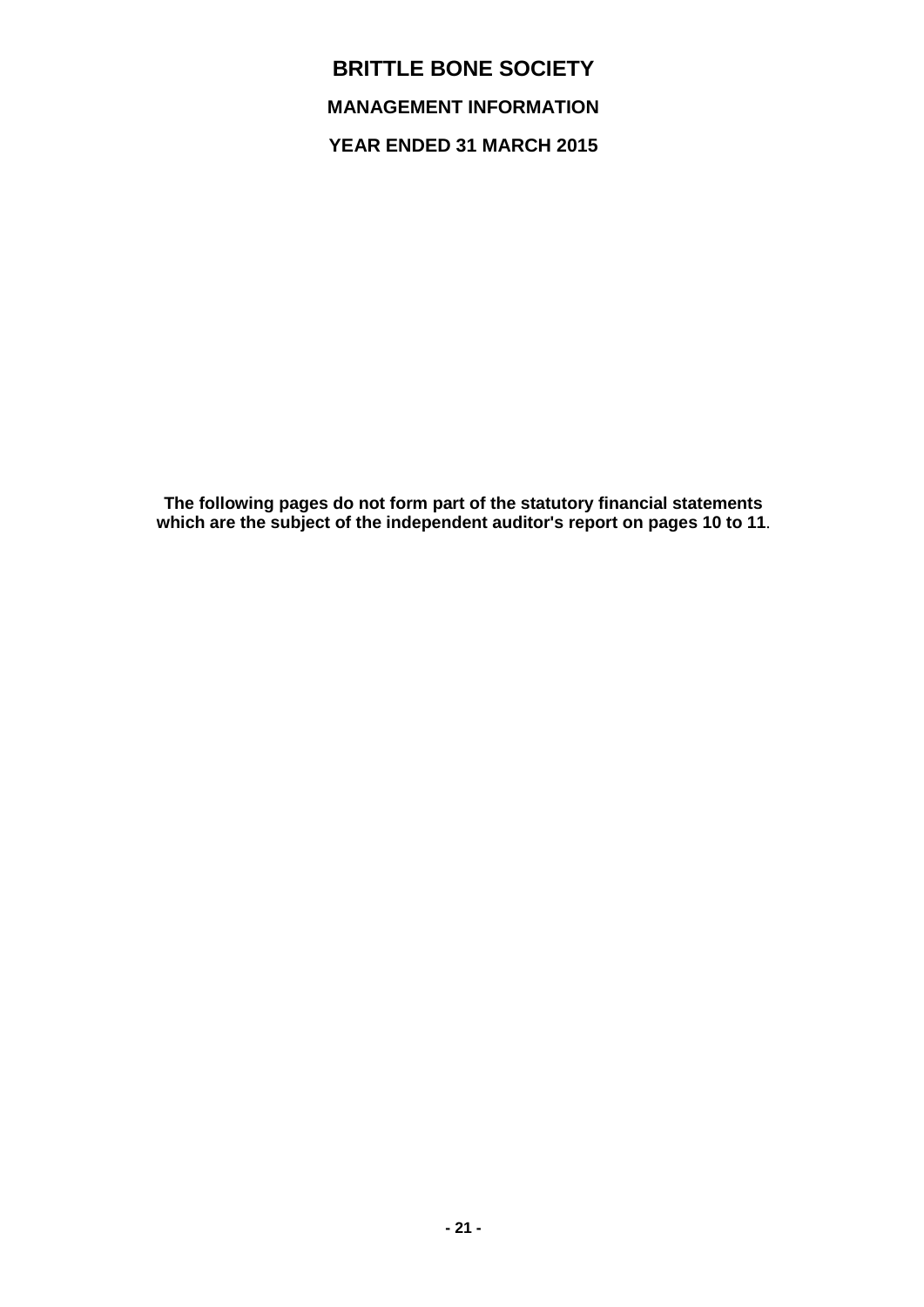## **DETAILED STATEMENT OF FINANCIAL ACTIVITIES**

## **YEAR ENDED 31 MARCH 2015**

|                                                          | 2015 |                 | 2014      |  |
|----------------------------------------------------------|------|-----------------|-----------|--|
|                                                          | £    | £               | $\pounds$ |  |
| <b>INCOMING RESOURCES</b>                                |      |                 |           |  |
| <b>VOLUNTARY INCOME</b>                                  |      |                 |           |  |
| Donations                                                |      | 203,703         | 233,493   |  |
| Legacies                                                 |      | 11,000          | 8,948     |  |
| Grants receivable                                        |      | 15,000          | 15,000    |  |
| Subscriptions                                            |      | 7,098           | 2,973     |  |
|                                                          |      | 236,801         | 260,414   |  |
| <b>ACTIVITIES FOR GENERATING FUNDS</b>                   |      |                 |           |  |
| Fundraising events                                       |      | 77,929          | 74,564    |  |
| <b>INVESTMENT INCOME</b>                                 |      |                 |           |  |
| Bank interest receivable                                 |      | 681             | 427       |  |
| <b>TOTAL INCOMING RESOURCES</b>                          |      | 315,411         | 335,405   |  |
| <b>RESOURCES EXPENDED</b>                                |      |                 |           |  |
| <b>FUNDRAISING TRADING: COST OF GOODS</b>                |      |                 |           |  |
| <b>SOLD AND OTHER COSTS</b><br>Cost of sales - Purchases |      |                 | 10,401    |  |
| Staff costs - Wages & Salaries                           |      | 4,157<br>63,065 | 62,843    |  |
| Staff costs - Employer's NIC                             |      | 4,689           | 5,805     |  |
| Establishment - Rates & Water                            |      | 848             | 787       |  |
| Establishment - Light & heat                             |      | 2,614           | 2,427     |  |
| Establishment - Repairs & maintenance                    |      | 676             | 603       |  |
| Establishment - Insurance                                |      | 883             | 962       |  |
| Professional - Legal fees                                |      | 825             | 518       |  |
| Office expenses - Telephone                              |      | 1,417           | 2,139     |  |
| Depreciation                                             |      | 2,796           | 3,868     |  |
| Stationery                                               |      | 1,399           | 1,903     |  |
| Postage                                                  |      | 1,857           | 2,090     |  |
| Computer expenses                                        |      | 1,143           | 1,485     |  |
|                                                          |      | 86,369          | 95,831    |  |

------------------------------- -------------------------------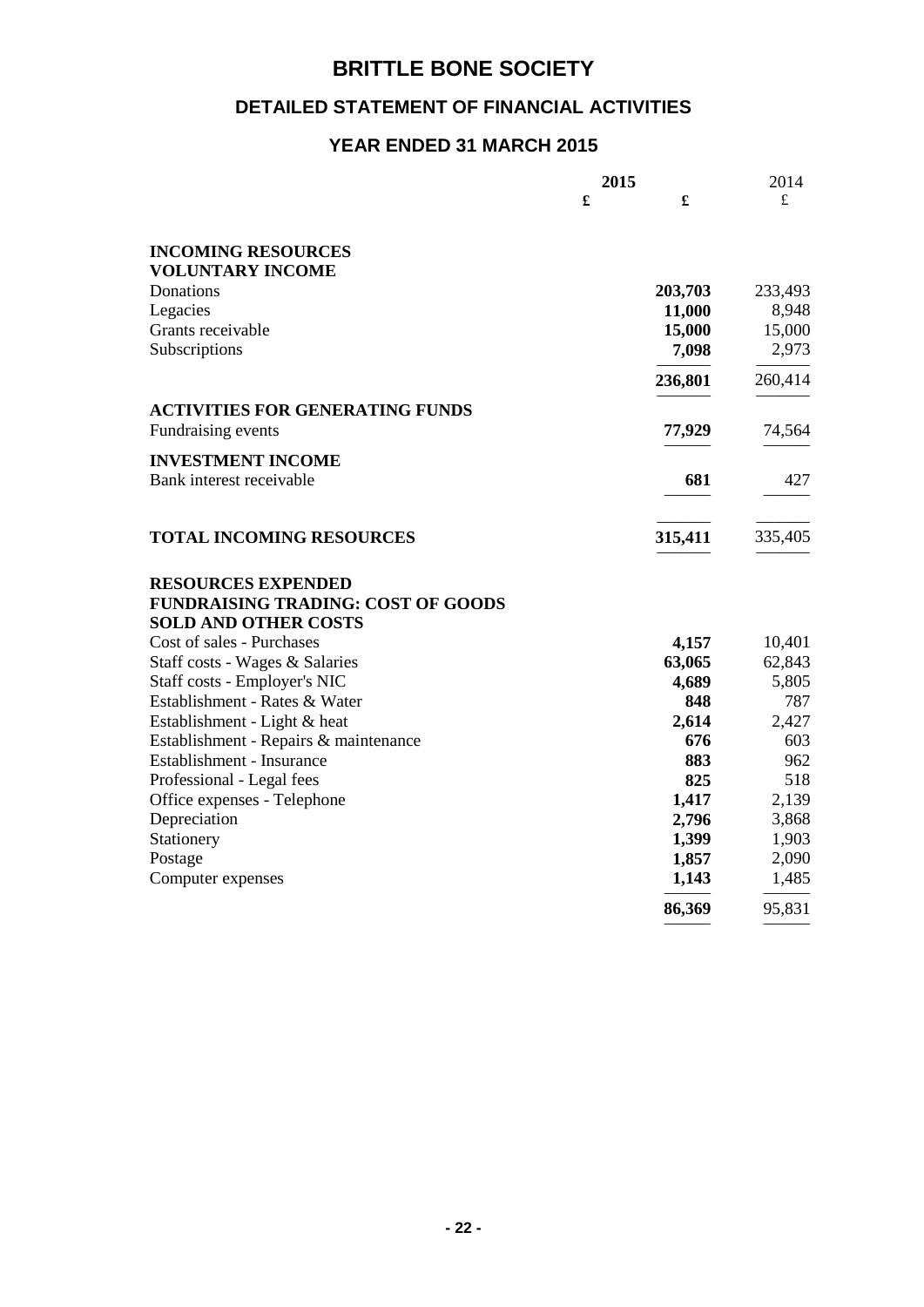## **DETAILED STATEMENT OF FINANCIAL ACTIVITIES**

|                                       | 2015     | 2014      |
|---------------------------------------|----------|-----------|
|                                       | £<br>£   | $\pounds$ |
| <b>CHARITABLE ACTIVITIES</b>          |          |           |
| Staff costs - Wages & Salaries        | 47,849   | 53,076    |
| Staff costs - Employer's NIC          | 3,057    | 4,255     |
| Establishment - Rates & Water         | 694      | 775       |
| Establishment - Light & heat          | 2,139    | 1,988     |
| Establishment - Repairs & maintenance | 553      | 493       |
| Establishment - Insurance             | 722      | 778       |
| Professional - Legal fees             | 676      | 1,144     |
| Office expenses - Telephone           | 1,159    | 900       |
| Office expenses - Other               | 3,352    | 2,338     |
| Depreciation                          | 2,288    | 3,165     |
| Stationery                            | 1,148    | 1,557     |
| Postage                               | 1,519    | 1,710     |
| Computer expenses                     | 935      | 1,214     |
| Conference expenses                   | 41,732   | 33,906    |
| Staff travel                          | 8,222    | 5,586     |
| Holidays                              |          | 300       |
| Wheelchair purchase                   | 65,998   | 86,203    |
| Wheelchair repairs                    | 2,005    | 5,240     |
| Welfare & equipment                   | 35,962   | 29,936    |
| Newsletters                           | 3,743    | 4,305     |
| Subscriptions                         | 959      | 1,591     |
| <b>Support Group costs</b>            | 4,215    | 5,928     |
|                                       | 228,927  | 246,388   |
| <b>GOVERNANCE COSTS</b>               |          |           |
| Audit fees                            | 4,602    | 4,470     |
| Costs of trustees' meetings           | 3,207    | 3,797     |
| Foreign currency gain/loss            | 804      |           |
|                                       | 8,613    | 8,267     |
| <b>TOTAL RESOURCES EXPENDED</b>       | 323,909  | 350,486   |
| <b>NET OUTGOING RESOURCES FOR THE</b> |          |           |
| <b>YEAR</b>                           | (8, 498) | (15,081)  |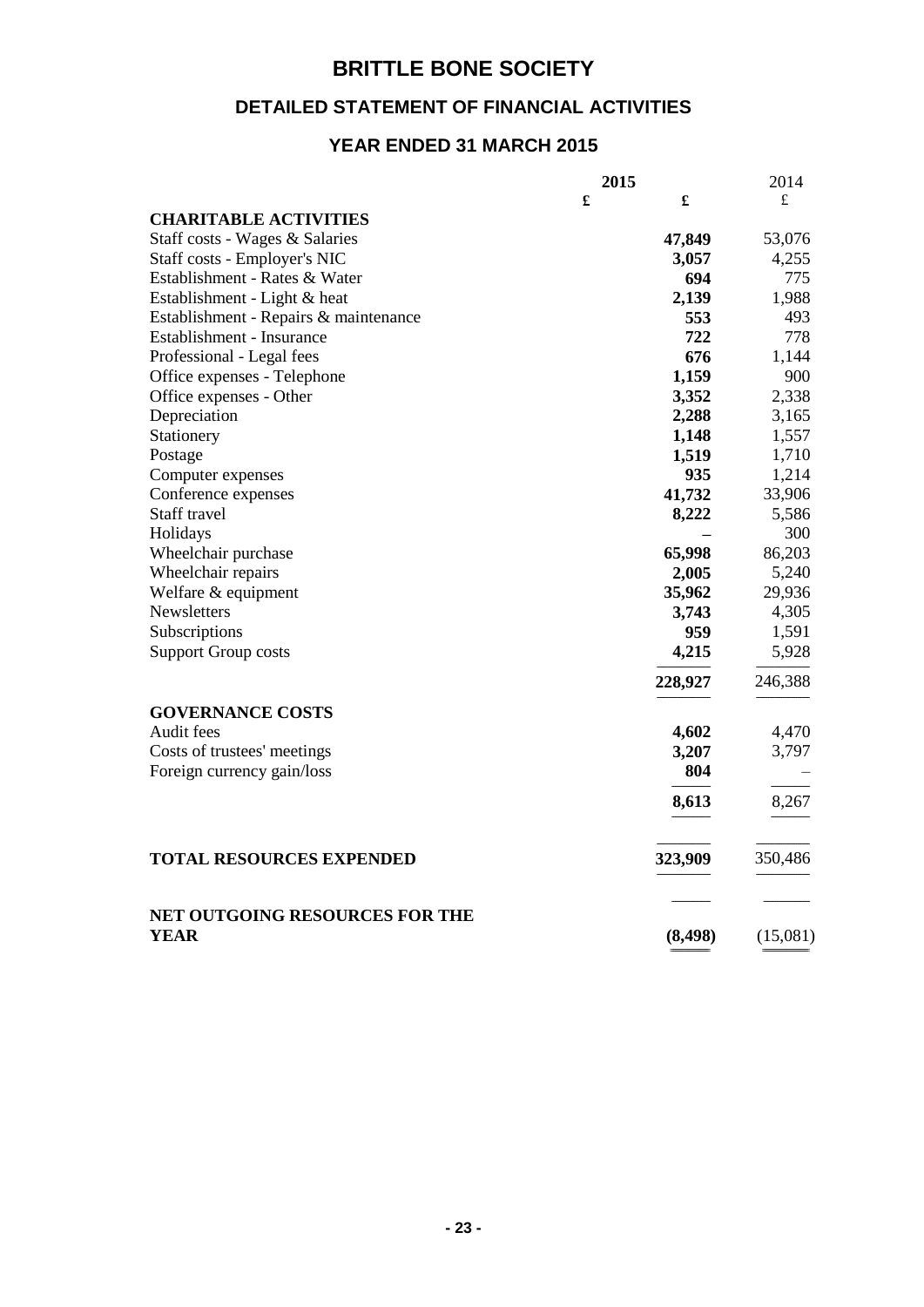## **DETAILED STATEMENT OF FINANCIAL ACTIVITIES**

|                                           |   | 2015       |             |
|-------------------------------------------|---|------------|-------------|
|                                           | £ | £          | $\mathbf f$ |
| <b>FUNDRAISING TRADING: COST OF GOODS</b> |   |            |             |
| <b>SOLD AND OTHER COSTS</b>               |   |            |             |
| <b>Costs of Voluntary Income</b>          |   |            |             |
| Staff costs - Wages & Salaries            |   | 43,634     | 43,584      |
| Staff costs - Employer's NIC              |   | 3,171      | 3,920       |
| Establishment - Rates & Water             |   | 694        | 644         |
| Establishment - Light & heat              |   | 2,139      | 1,986       |
| Establishment - Repairs & maintenance     |   | 553        | 493         |
| Establishment - Insurance                 |   | 722        | 778         |
| Professional - Legal fees                 |   | 676        | 424         |
| Office expenses - Telephone               |   | 1,159      | 1,750       |
| Depreciation                              |   | 2,288      | 3,165       |
| Stationery                                |   | 1,399      | 1,903       |
| Postage                                   |   | 1,857      | 2,090       |
| Computer expenses                         |   | 1,143      | 1,485       |
|                                           |   | 59,435     | 62,222      |
| <b>Costs of Fundraising Income</b>        |   |            |             |
| Cost of sales - Purchases                 |   | 4,157      | 10,401      |
| Staff costs - Wages & Salaries            |   | 19,431     | 19,259      |
| Staff costs - Employer's NIC              |   | 1,518      | 1,885       |
| Establishment - Rates & Water             |   | 154        | 143         |
| Establishment - Light & heat              |   | 475        | 441         |
| Establishment - Repairs & maintenance     |   | 123        | 110         |
| Establishment - Insurance                 |   | <b>161</b> | 184         |
| Professional - Legal fees                 |   | 149        | 94          |
| Office expenses - Telephone               |   | 258        | 389         |
| Depreciation                              |   | 508        | 703         |
|                                           |   | 26,934     | 33,609      |
|                                           |   | 86,369     | 95,831      |
|                                           |   |            |             |